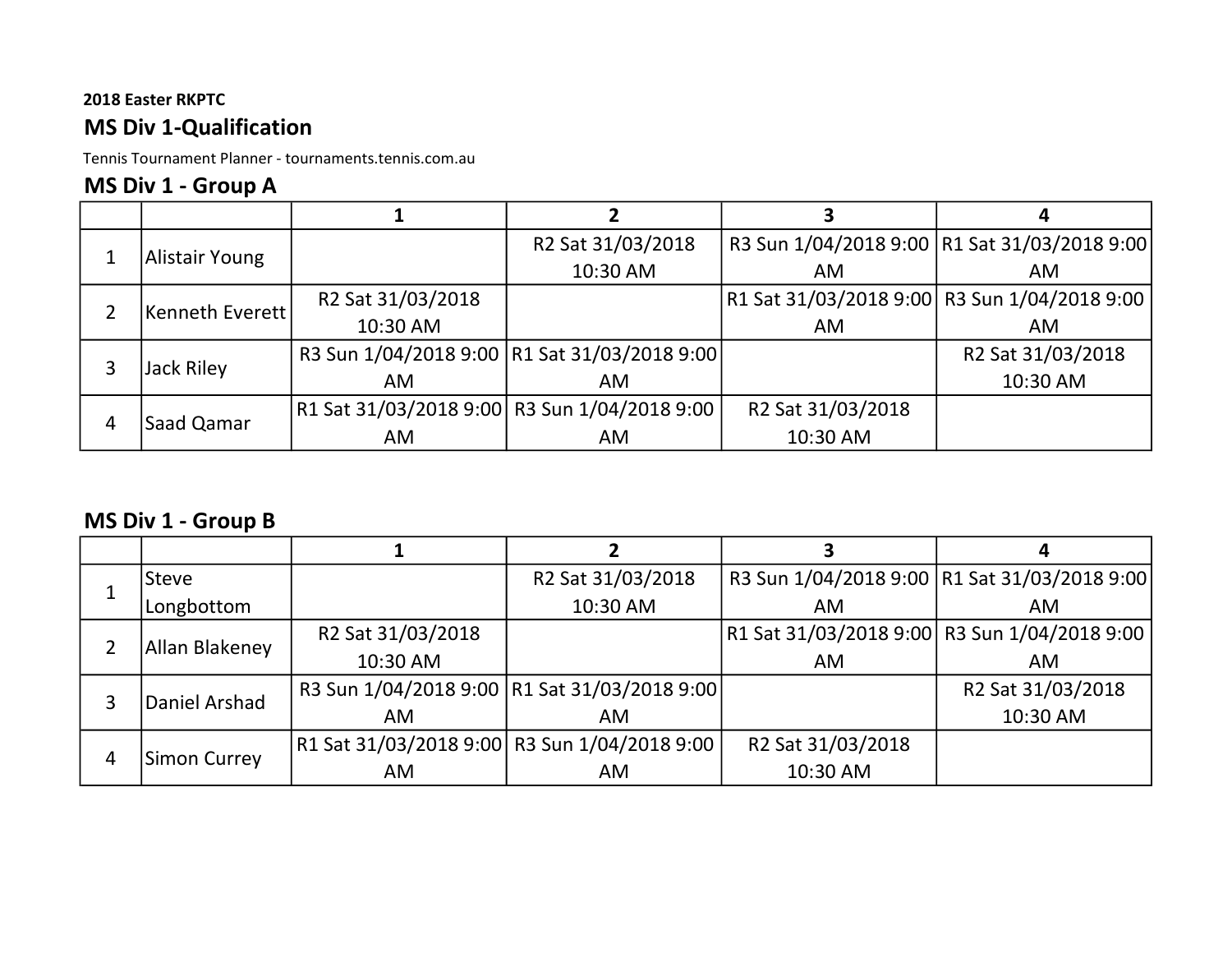# MS Div 1

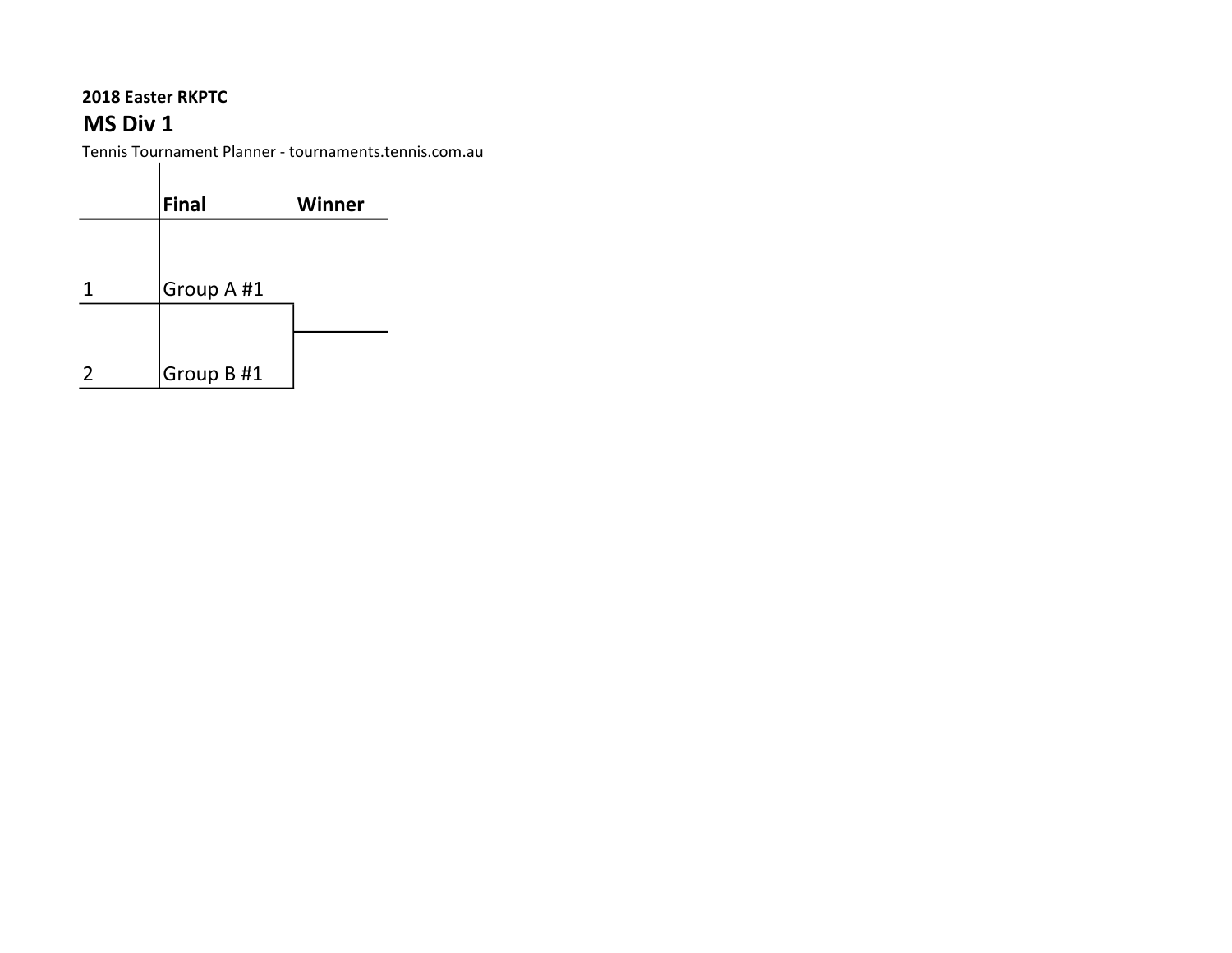### MS Div 2

|   | Brett Anderson_     |                   | R2 Sat 31/03/2018                                                      |                   | R3 Sun 1/04/2018 9:00   R4 Sun 1/04/2018 1:30 | R5 Sun 1/04/2018                                                    |
|---|---------------------|-------------------|------------------------------------------------------------------------|-------------------|-----------------------------------------------|---------------------------------------------------------------------|
|   |                     |                   | 10:30 AM                                                               | AM                | PM.                                           | 10:30 AM                                                            |
|   | Jay Matsuo          | R2 Sat 31/03/2018 |                                                                        |                   |                                               | R4 Sat 31/03/2018 3:00 R5 Sun 1/04/2018 3:00 R1 Sat 31/03/2018 9:00 |
|   |                     | 10:30 AM          |                                                                        | PM.               | PM.                                           | AM                                                                  |
|   | <b>Paul Courtis</b> |                   | R3 Sun 1/04/2018 9:00   R4 Sat 31/03/2018 3:00                         |                   | R1 Sat 31/03/2018 9:00                        | R2 Sat 31/03/2018                                                   |
|   |                     | AM.               | PM.                                                                    |                   | AM                                            | 10:30 AM                                                            |
| 4 | Jamie Chew          |                   | R4 Sun 1/04/2018 1:30   R5 Sun 1/04/2018 3:00   R1 Sat 31/03/2018 9:00 |                   |                                               | R3 Sun 1/04/2018                                                    |
|   |                     | PM                | PM.                                                                    | AM                |                                               | 12:00 PM                                                            |
|   | Tama                | R5 Sun 1/04/2018  | R1 Sat 31/03/2018 9:00                                                 | R2 Sat 31/03/2018 | R3 Sun 1/04/2018                              |                                                                     |
|   | l Wharepouri        | 10:30 AM          | AM.                                                                    | 10:30 AM          | 12:00 PM                                      |                                                                     |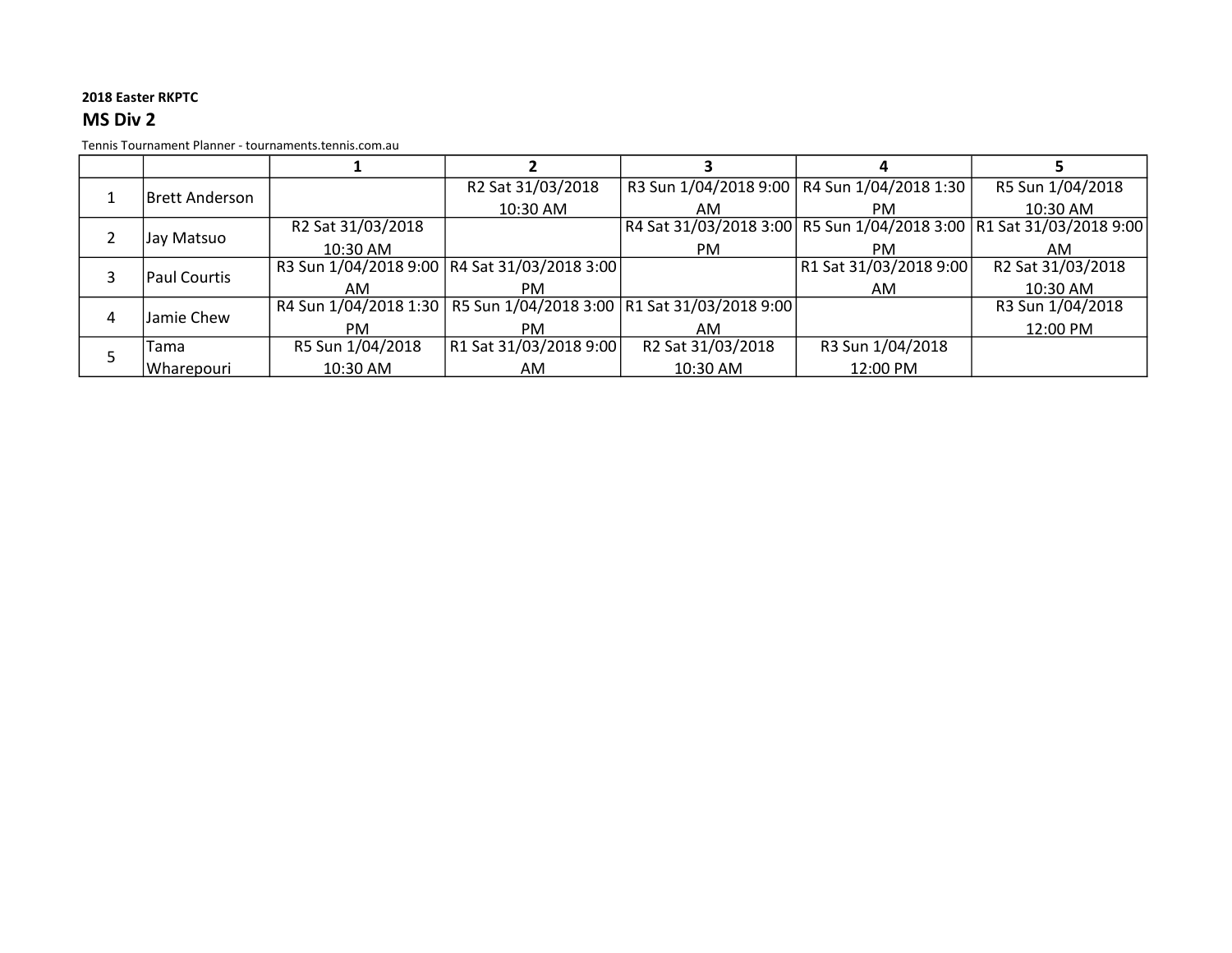# 2018 Easter RKPTC MS Div 3-Qualification

Tennis Tournament Planner - tournaments.tennis.com.au

# MS Div 3 - Group A

|   | lAdrian Manescu |                            | R2 Sat 31/03/2018 10:30 AM | R3 Sun 1/04/2018 9:00 AM   | R1 Sat 31/03/2018 9:00 AM  |
|---|-----------------|----------------------------|----------------------------|----------------------------|----------------------------|
|   | Peter Carnegie  | R2 Sat 31/03/2018 10:30 AM |                            | R1 Sat 31/03/2018 9:00 AM  | R3 Sun 1/04/2018 1:00 PM   |
|   | Anthony Quahe   | R3 Sun 1/04/2018 9:00 AM   | R1 Sat 31/03/2018 9:00 AM  |                            | R2 Sat 31/03/2018 10:30 AM |
| 4 | Robert Vorbach  | R1 Sat 31/03/2018 9:00 AM  | R3 Sun 1/04/2018 1:00 PM   | R2 Sat 31/03/2018 10:30 AM |                            |

# MS Div 3 - Group B

|   | Eddie Syadan |                            | R2 Sat 31/03/2018 10:30 AM | R3 Sun 1/04/2018 9:00 AM   | R1 Sat 31/03/2018 9:00 AM  |
|---|--------------|----------------------------|----------------------------|----------------------------|----------------------------|
|   | Henry Palmer | R2 Sat 31/03/2018 10:30 AM |                            | R1 Sat 31/03/2018 9:00 AM  | R3 Sun 1/04/2018 9:00 AM   |
|   | Peter Bouvy  | R3 Sun 1/04/2018 9:00 AM   | R1 Sat 31/03/2018 9:00 AM  |                            | R2 Sat 31/03/2018 11:00 AM |
| 4 | Thai Trieu   | R1 Sat 31/03/2018 9:00 AM  | R3 Sun 1/04/2018 9:00 AM   | R2 Sat 31/03/2018 11:00 AM |                            |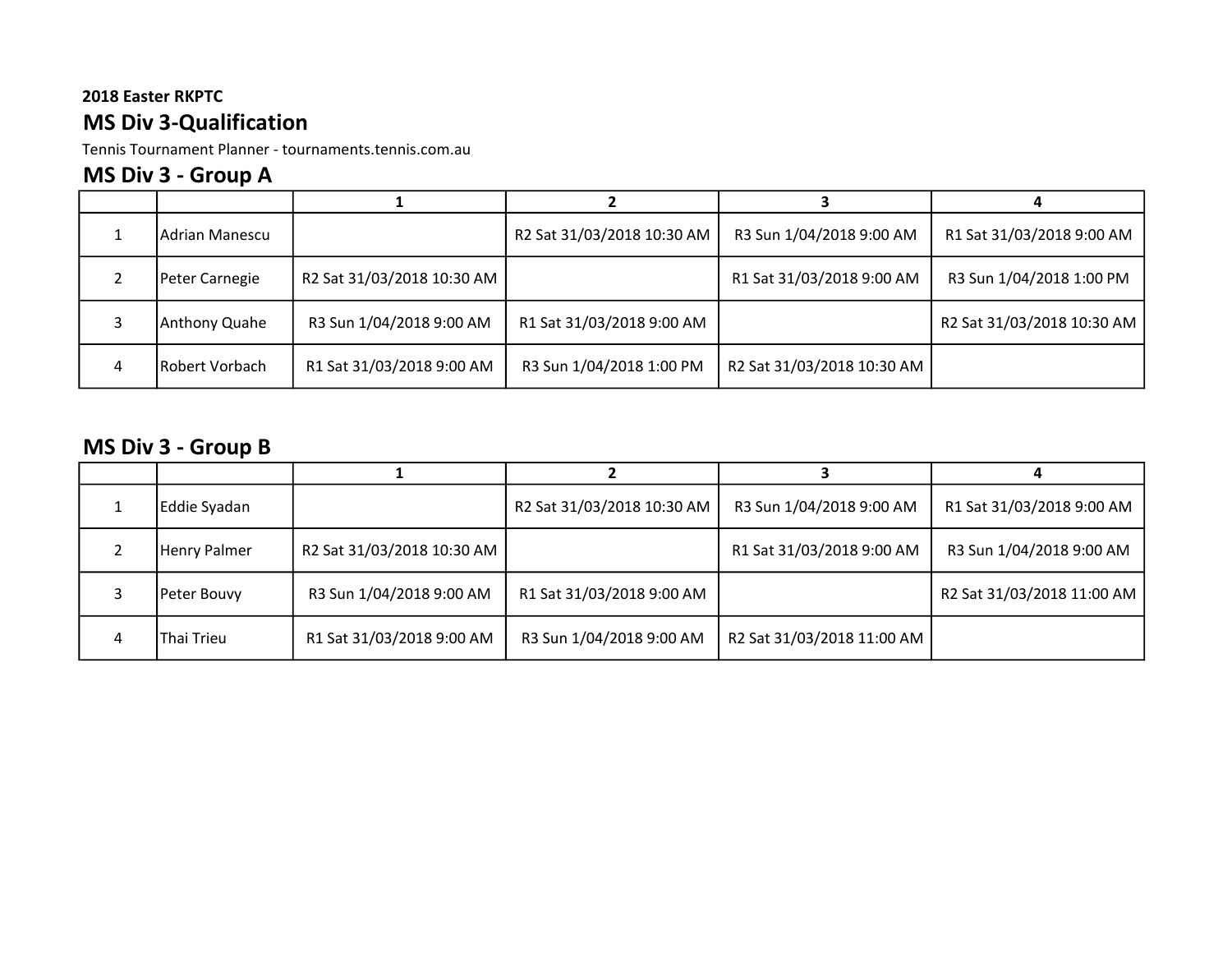# MS Div 3

| <b>Final</b> | Winner |
|--------------|--------|
|              |        |
| Group A #1   |        |
|              |        |
| Group B #1   |        |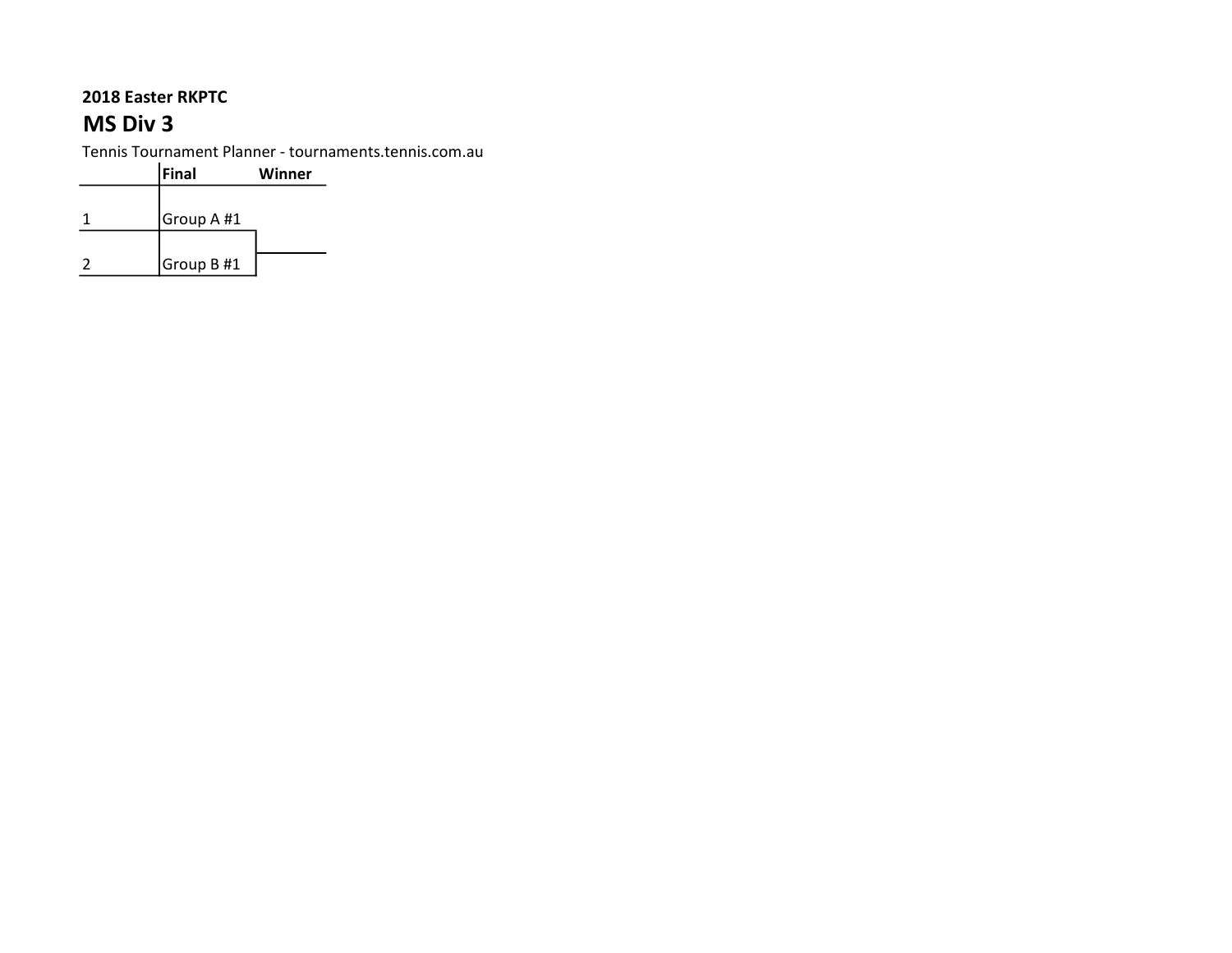#### WS

|                   |                        |                        |                        | 4                      |                        | n                      |
|-------------------|------------------------|------------------------|------------------------|------------------------|------------------------|------------------------|
|                   |                        | R2 Sat 31/03/2018      | R3 Sun 1/04/2018       | R4 Sun 1/04/2018 9:00  | R5 Mon 2/04/2018       | R1 Sat 31/03/2018 9:00 |
| Jayne De Silva    |                        | 11:00 AM               | 12:00 PM               | AM                     | 10:30 AM               | AM                     |
| <b>Carla</b>      | R2 Sat 31/03/2018      |                        | R4 Sun 1/04/2018 1:30  | R5 Mon 2/04/2018       | R1 Sat 31/03/2018 9:00 | R3 Sun 1/04/2018 9:00  |
| Wharepouri        | 11:00 AM               |                        | PM.                    | 10:30 AM               | AM                     | AM                     |
| Caroline          | R3 Sun 1/04/2018 12:00 | R4 Sun 1/04/2018 1:30  |                        | R1 Sat 31/03/2018 9:00 | R2 Sat 31/03/2018      | R5 Mon 2/04/2018       |
| Clugston          | <b>PM</b>              | PM.                    |                        | AM                     | 11:00 AM               | $9:00$ AM              |
|                   | R4 Sun 1/04/2018 9:00  | R5 Mon 2/04/2018       | R1 Sat 31/03/2018 9:00 |                        | R3 Sun 1/04/2018 10:30 | R2 Sat 31/03/2018      |
| Helen Spivey      | AM                     | 10:30 AM               | AM                     |                        | AM                     | 11:00 AM               |
| <b>Beth Keech</b> | R5 Mon 2/04/2018       | R1 Sat 31/03/2018 9:00 | R2 Sat 31/03/2018      | R3 Sun 1/04/2018 10:30 |                        | R4 Sun 1/04/2018       |
|                   | 10:30 AM               | AM                     | 11:00 AM               | AM                     |                        | 12:00 PM               |
|                   | R1 Sat 31/03/2018 9:00 | R3 Sun 1/04/2018 9:00  | R5 Mon 2/04/2018       | R2 Sat 31/03/2018      | R4 Sun 1/04/2018 12:00 |                        |
| Vanessa Walker    | AM                     | AM                     | $9:00$ AM              | 11:00 AM               | <b>PM</b>              |                        |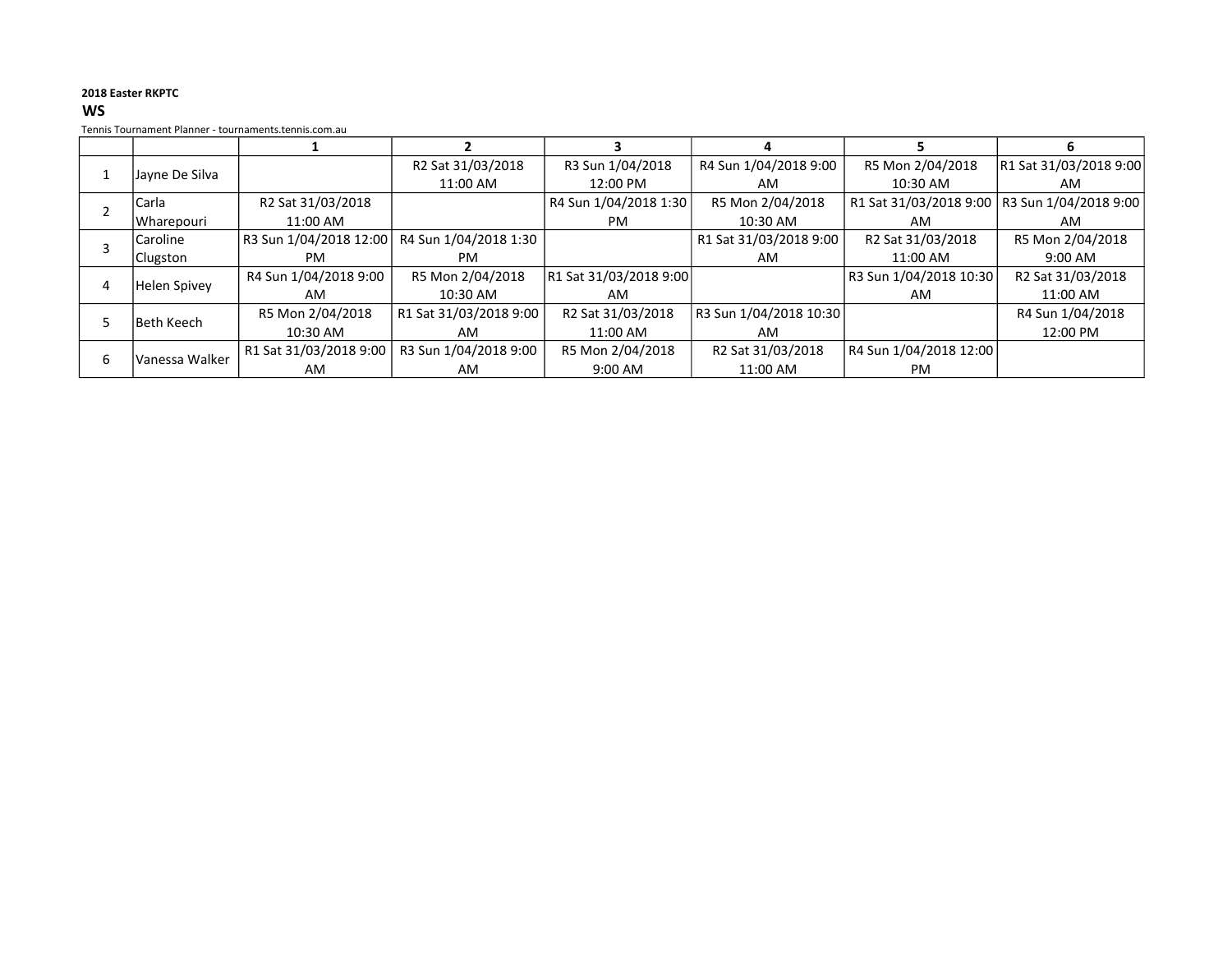### 2018 Easter RKPTC MD Div 1-Qualification

Tennis Tournament Planner - tournaments.tennis.com.au

### MD Div 1 - Group A

|   | Jean-Denis Carosin    |                   | R2 Sun 1/04/2018  | R3 Sun 1/04/2018  | R1 Sat 31/03/2018 |
|---|-----------------------|-------------------|-------------------|-------------------|-------------------|
|   | Roger Grant           |                   | 10:30 AM          | 12:30 PM          | 12:00 PM          |
| 2 | Daniel Arshad         | R2 Sun 1/04/2018  |                   | R1 Sat 31/03/2018 | R3 Sun 1/04/2018  |
|   | Anthony Lynn          | 10:30 AM          |                   | 12:30 PM          | 12:30 PM          |
|   | Saad Qamar            | R3 Sun 1/04/2018  | R1 Sat 31/03/2018 |                   | R2 Sun 1/04/2018  |
| 3 | Jason Starcevich      | 12:30 PM          | 12:30 PM          |                   | 10:30 AM          |
| 4 | Bernard Carney        | R1 Sat 31/03/2018 | R3 Sun 1/04/2018  | R2 Sun 1/04/2018  |                   |
|   | <b>Patrick Carney</b> | 12:00 PM          | 12:30 PM          | 10:30 AM          |                   |

# MD Div 1 - Group B

|   | Gareth Chivell    |                                   |                                               | R2 Sun 1/04/2018 1:00   R3 Sun 1/04/2018 4:00 | R1 Sat 31/03/2018     |
|---|-------------------|-----------------------------------|-----------------------------------------------|-----------------------------------------------|-----------------------|
|   | Philipp Lamprecht |                                   | PM.                                           | <b>PM</b>                                     | 11:30 AM              |
|   | lDave Gell        | R <sub>2</sub> Sun 1/04/2018 1:00 |                                               | R1 Sat 31/03/2018 1:00 R3 Sun 1/04/2018 2:30  |                       |
|   | Steve Longbottom  | PM.                               |                                               | <b>PM</b>                                     | PM.                   |
|   | Stuart Ovenden    |                                   | R3 Sun 1/04/2018 4:00 R1 Sat 31/03/2018 1:00  |                                               | R2 Sun 1/04/2018 1:00 |
|   | Aldis Purins      | PM.                               | PM.                                           |                                               | PM.                   |
|   | Bradley Crear     | R1 Sat 31/03/2018                 | R3 Sun 1/04/2018 2:30   R2 Sun 1/04/2018 1:00 |                                               |                       |
| 4 | Sean O'Reilly     | 11:30 AM                          | PM.                                           | PM                                            |                       |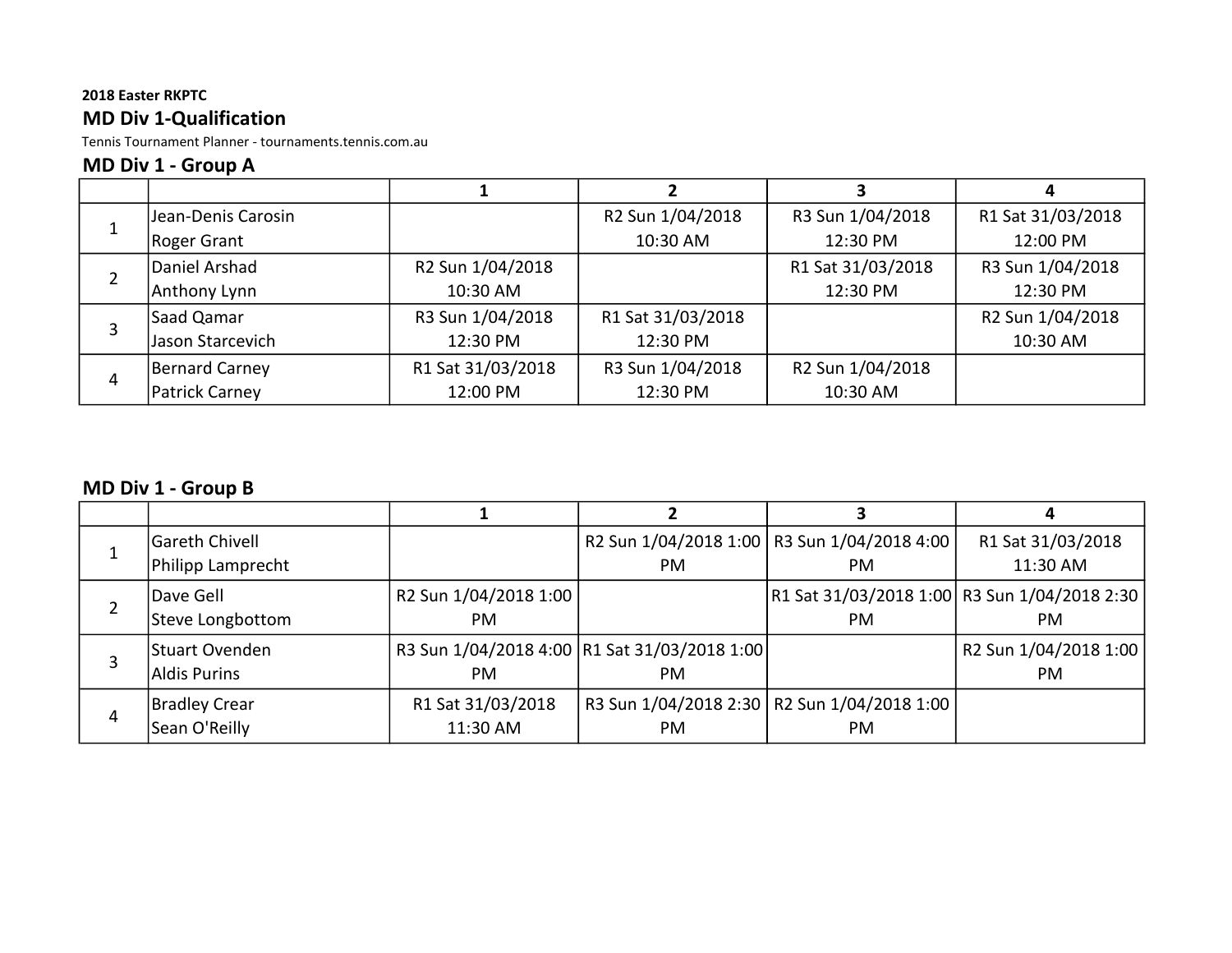## 2018 Easter RKPTC MD Div 1

|               | <b>Final</b> | <b>Winner</b> |
|---------------|--------------|---------------|
|               |              |               |
|               | Group A #1   |               |
|               |              |               |
| $\mathcal{P}$ | Group B#1    |               |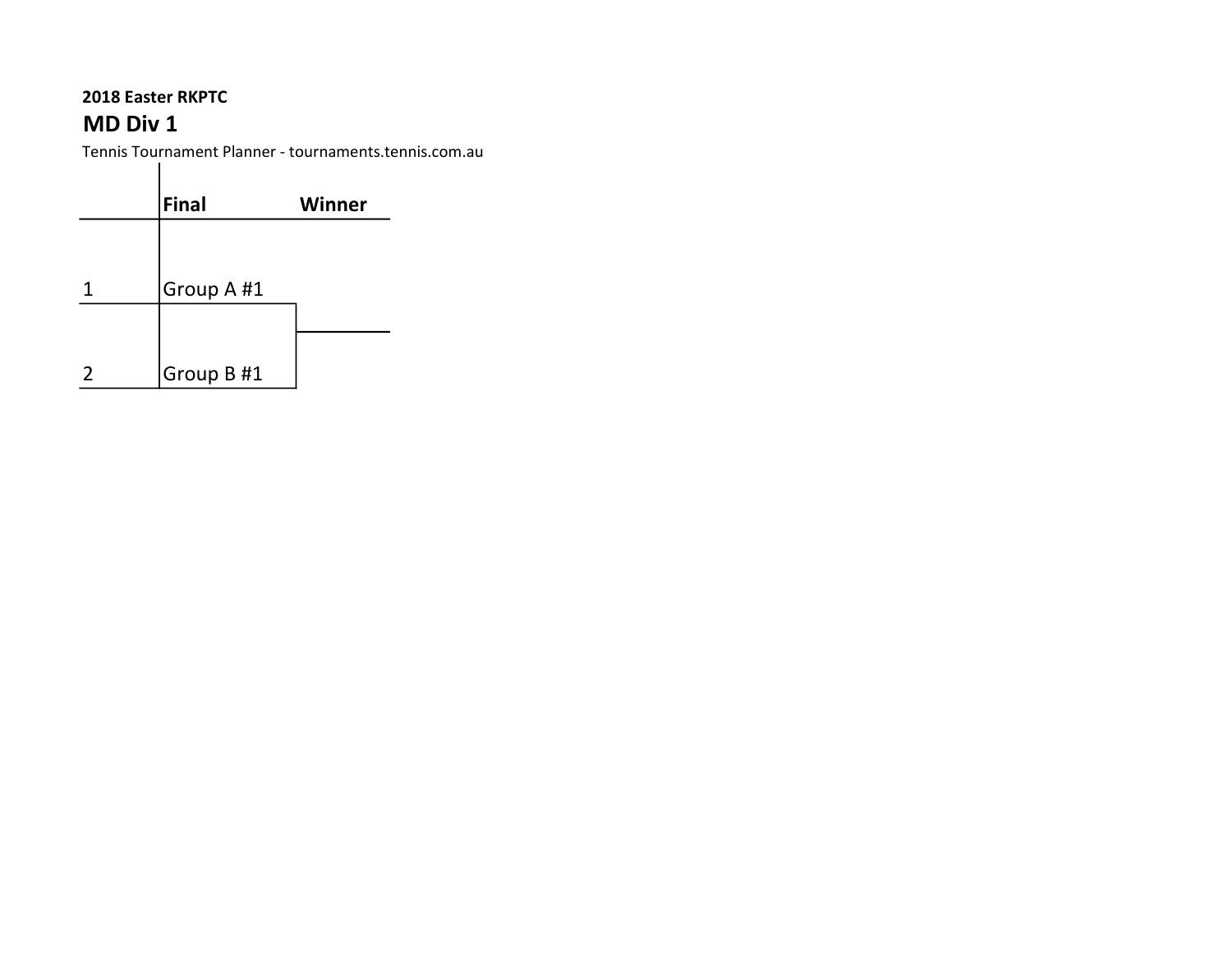### MD Div 2-Qualification

Tennis Tournament Planner - tournaments.tennis.com.au

#### MD Div 2 - Group A

|   | Paul Stephan        |                                                                       |                   |                   | R2 Sun 1/04/2018 3:00   R3 Sun 1/04/2018 1:30   R1 Sat 31/03/2018 9:00 |
|---|---------------------|-----------------------------------------------------------------------|-------------------|-------------------|------------------------------------------------------------------------|
|   | Robert Stephan      |                                                                       | <b>PM</b>         | PM.               | AM.                                                                    |
|   | Francis . J Bradley | R2 Sun 1/04/2018 3:00                                                 |                   | R1 Sat 31/03/2018 | R3 Sun 1/04/2018 9:00                                                  |
|   | Jerome Haley        | PM.                                                                   |                   | 12:00 PM          | AM.                                                                    |
|   | lPaul Keenan        | R3 Sun 1/04/2018 1:30                                                 | R1 Sat 31/03/2018 |                   | R2 Sun 1/04/2018 3:00                                                  |
|   | Stephen Lockwood    | PM.                                                                   | 12:00 PM          |                   | PM.                                                                    |
|   | Neale Bougher       | R1 Sat 31/03/2018 9:00  R3 Sun 1/04/2018 9:00   R2 Sun 1/04/2018 3:00 |                   |                   |                                                                        |
| 4 | Mark Corbett        | AM                                                                    | AM.               | <b>PM</b>         |                                                                        |

### MD Div 2 - Group B

| Lee Dallow            |                                                                    | R2 Sun 1/04/2018 4:00  | R3 Sun 1/04/2018  |                   | R4 Sat 31/03/2018 3:00 R5 Mon 2/04/2018 9:00                        |
|-----------------------|--------------------------------------------------------------------|------------------------|-------------------|-------------------|---------------------------------------------------------------------|
| Adrian Manescu        |                                                                    | PM.                    | 10:30 AM          | PM.               | AM.                                                                 |
| <b>Simon Mcdonald</b> | R2 Sun 1/04/2018 4:00                                              |                        |                   |                   | R4 Sat 31/03/2018 1:30 R5 Mon 2/04/2018 9:00 R1 Sat 31/03/2018 3:00 |
| <b>Tim Sewell</b>     | <b>PM</b>                                                          |                        | <b>PM</b>         | AM                | РM                                                                  |
| Simon Currey          | R3 Sun 1/04/2018                                                   | R4 Sat 31/03/2018 1:30 |                   | R1 Sat 31/03/2018 | R2 Sun 1/04/2018 3:00                                               |
| Alistair Young        | 10:30 AM                                                           | PM.                    |                   | 12:00 PM          | PM.                                                                 |
| Peter Carnegie        | R4 Sat 31/03/2018 3:00 R5 Mon 2/04/2018 9:00                       |                        | R1 Sat 31/03/2018 |                   | R3 Sun 1/04/2018                                                    |
| Jack Riley            | PM.                                                                | AM.                    | 12:00 PM          |                   | 10:30 AM                                                            |
| Anthony Quahe         | R5 Mon 2/04/2018 9:00 R1 Sat 31/03/2018 3:00 R2 Sun 1/04/2018 3:00 |                        |                   | R3 Sun 1/04/2018  |                                                                     |
| James Williams        | AM                                                                 | PM                     | PM                | 10:30 AM          |                                                                     |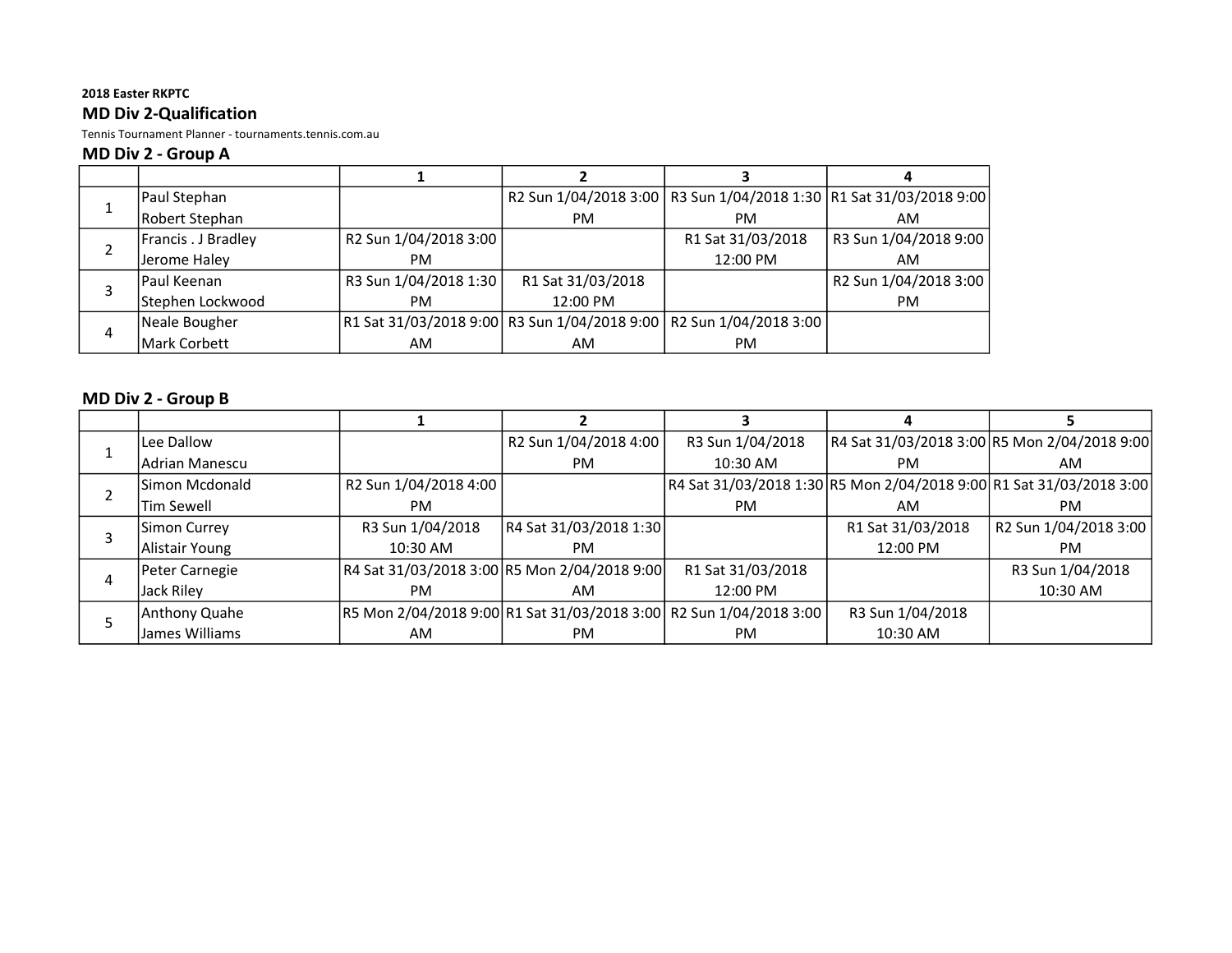## 2018 Easter RKPTC MD Div 2

|   | Final      | <b>Winner</b> |
|---|------------|---------------|
|   |            |               |
|   | Group A #1 |               |
|   |            |               |
| 2 | Group B #1 |               |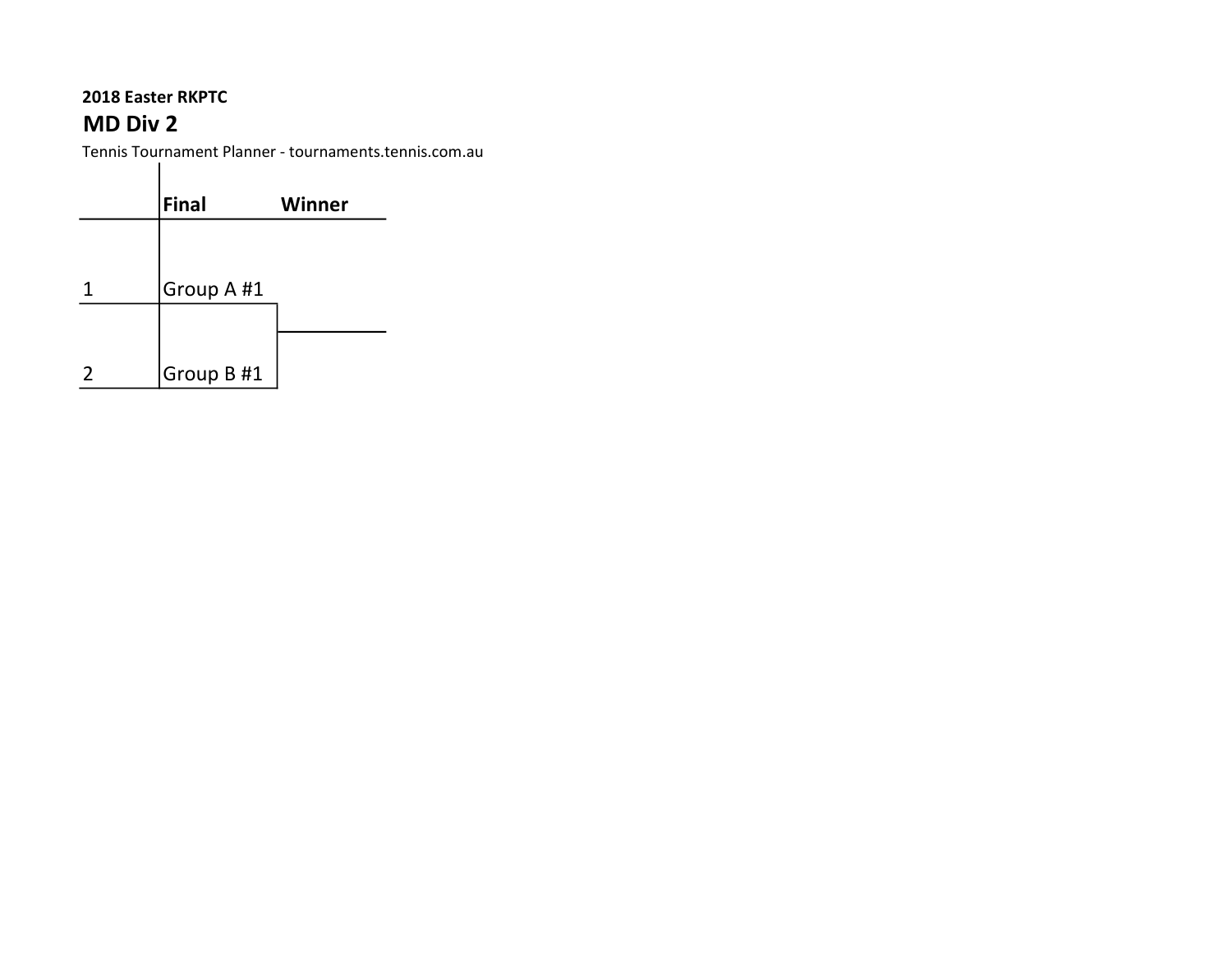### 2018 Easter RKPTC MD Div 3-Qualification

Tennis Tournament Planner - tournaments.tennis.com.au

#### MD Div 3 - Group A

|   | lOwen Patrick         |                        |                                                                      |                        | R2 Sat 31/03/2018 2:00 R3 Sun 1/04/2018 9:00 R4 Sun 1/04/2018 2:00 | R5 Mon 2/04/2018                                                    |
|---|-----------------------|------------------------|----------------------------------------------------------------------|------------------------|--------------------------------------------------------------------|---------------------------------------------------------------------|
|   | Tama Wharepouri       |                        | <b>PM</b>                                                            | AM                     | PM                                                                 | 11:00 AM                                                            |
|   | Jamie Chew            | R2 Sat 31/03/2018 2:00 |                                                                      |                        |                                                                    | R4 Mon 2/04/2018 9:00 R5 Mon 2/04/2018 1:00 R1 Sat 31/03/2018 12:30 |
|   | Henry Palmer          | PM.                    |                                                                      | AM                     | PM.                                                                | PM.                                                                 |
|   | James Carslaw         |                        | R3 Sun 1/04/2018 9:00  R4 Mon 2/04/2018 9:00                         |                        |                                                                    | R1 Sat 31/03/2018 9:00 R2 Sat 31/03/2018 1:30                       |
|   | John Chappell         | AM                     | AM                                                                   |                        | AM                                                                 | PM.                                                                 |
|   | <b>Ross Goldstein</b> |                        | R4 Sun 1/04/2018 2:00  R5 Mon 2/04/2018 1:00  R1 Sat 31/03/2018 9:00 |                        |                                                                    | R3 Sun 1/04/2018 12:00                                              |
| 4 | lAndrew Lambert       | PM.                    | PM.                                                                  | AM.                    |                                                                    | PM.                                                                 |
|   | Paul Blyth            | R5 Mon 2/04/2018       | R1 Sat 31/03/2018                                                    | R2 Sat 31/03/2018 1:30 | R3 Sun 1/04/2018                                                   |                                                                     |
|   | lGerhard Saueracker   | 11:00 AM               | 12:30 PM                                                             | <b>PM</b>              | 12:00 PM                                                           |                                                                     |

### MD Div 3 - Group B

| Eddie Syadan          |                                                                     | R2 Sat 31/03/2018 | R3 Sun 1/04/2018  | R4 Sun 1/04/2018      | R5 Mon 2/04/2018 9:00                          |
|-----------------------|---------------------------------------------------------------------|-------------------|-------------------|-----------------------|------------------------------------------------|
| Thai Trieu            |                                                                     | 12:30 PM          | 10:30 AM          | 12:30 PM              | AM                                             |
| Alan Clements         | R2 Sat 31/03/2018 12:30                                             |                   | R4 Sun 1/04/2018  |                       | R5 Mon 2/04/2018 1:30 R1 Sat 31/03/2018 11:00  |
| Joseph Wong           | PM.                                                                 |                   | 12:30 PM          | PM.                   | AM                                             |
| David Price           | R3 Sun 1/04/2018 10:30                                              | R4 Sun 1/04/2018  |                   |                       | R1 Sat 31/03/2018 9:00 R2 Sat 31/03/2018 12:30 |
| Laurence Upston       | AM                                                                  | 12:30 PM          |                   | AM                    | PM.                                            |
| lCid De Carvalho      | R4 Sun 1/04/2018 12:30 R5 Mon 2/04/2018 1:30 R1 Sat 31/03/2018 9:00 |                   |                   |                       | R3 Sun 1/04/2018 9:00                          |
| Alex Jacomelli        | PM.                                                                 | <b>PM</b>         | AM.               |                       | AM                                             |
| Paul Chatfeild-Clarke | R5 Mon 2/04/2018 9:00                                               | R1 Sat 31/03/2018 | R2 Sat 31/03/2018 | R3 Sun 1/04/2018 9:00 |                                                |
| <b>Bill Valli</b>     | AM                                                                  | 11:00 AM          | 12:30 PM          | AM                    |                                                |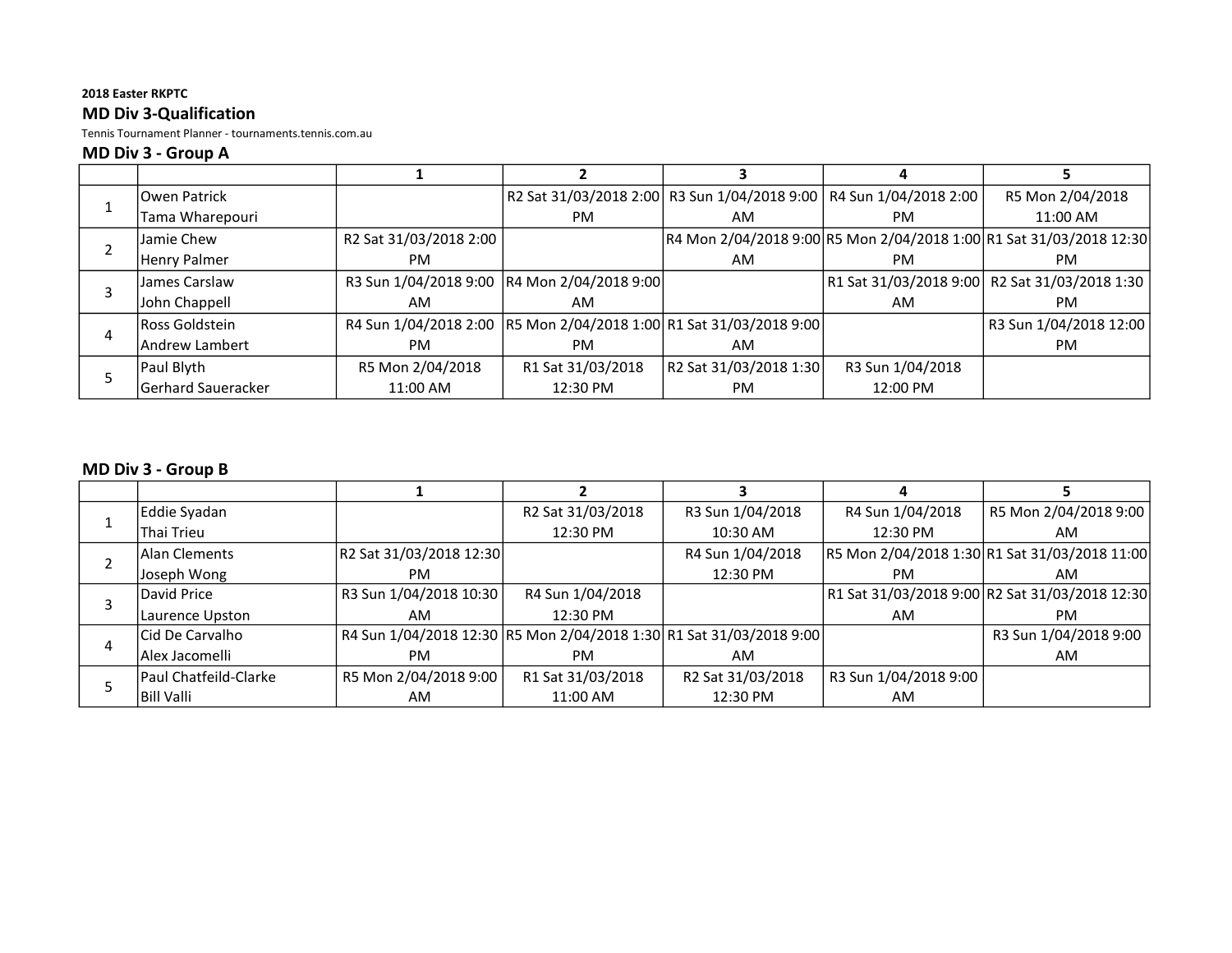## 2018 Easter RKPTC MD Div 3

 $\blacksquare$ 

|               | Final      | Winner |
|---------------|------------|--------|
|               |            |        |
|               | Group A #1 |        |
|               |            |        |
| $\mathcal{P}$ | Group B #1 |        |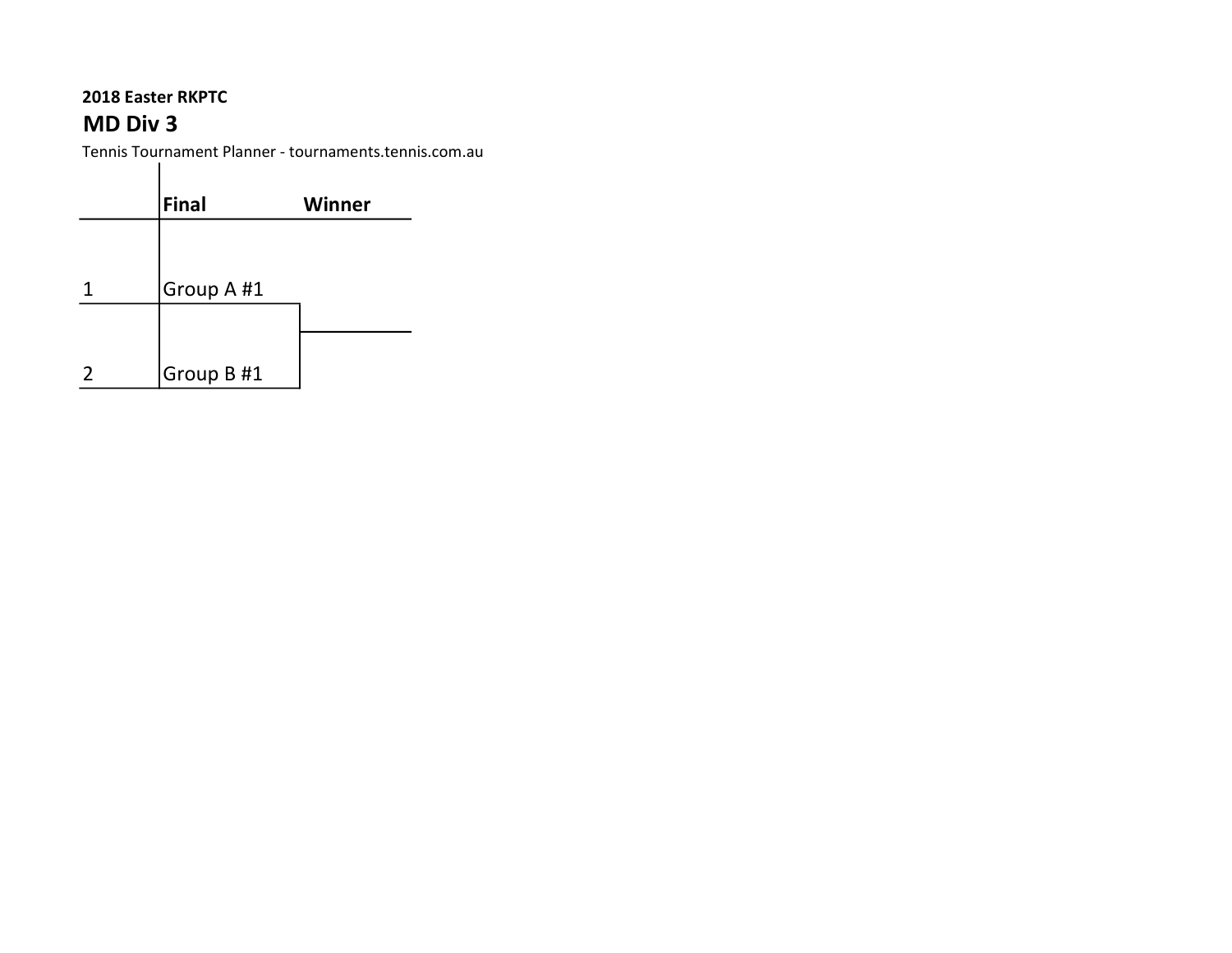#### 2018 Easter RKPTC WD Div 1

|   | Karen Campbell           |                         | R2 Sat 31/03/2018 11:30 R3 Sun 1/04/2018 9:00                        |                   | R4 Sun 1/04/2018 1:30 | R5 Mon 2/04/2018                               |
|---|--------------------------|-------------------------|----------------------------------------------------------------------|-------------------|-----------------------|------------------------------------------------|
|   | Sharon Crudeli           |                         | AM                                                                   | AM                | PM.                   | 11:00 AM                                       |
|   | Fiona Davis              | R2 Sat 31/03/2018 11:30 |                                                                      | R4 Sun 1/04/2018  | R5 Mon 2/04/2018      | R1 Sat 31/03/2018 10:00                        |
|   | lMareena Weston          | AM                      |                                                                      | 11:00 AM          | 11:00 AM              | AM                                             |
|   | Patrycja Spencer         | R3 Sun 1/04/2018 9:00   | R4 Sun 1/04/2018 11:00                                               |                   |                       | R1 Sat 31/03/2018 10:00 R2 Sat 31/03/2018 1:00 |
|   | Sayumi Tsukada           | AM                      | AM                                                                   |                   | AM                    | PM.                                            |
| 4 | Judy Hawrylak            | R4 Sun 1/04/2018 1:30   | R5 Mon 2/04/2018                                                     | R1 Sat 31/03/2018 |                       | R3 Sun 1/04/2018 9:00                          |
|   | <b>Harriet Robertson</b> | PM                      | 11:00 AM                                                             | 10:00 AM          |                       | AM                                             |
|   | Lynnette Gardiner        | R5 Mon 2/04/2018        | R1 Sat 31/03/2018 10:00 R2 Sat 31/03/2018 1:00 R3 Sun 1/04/2018 9:00 |                   |                       |                                                |
|   | Lily Hassett             | 11:00 AM                | AM                                                                   | <b>PM</b>         | AM                    |                                                |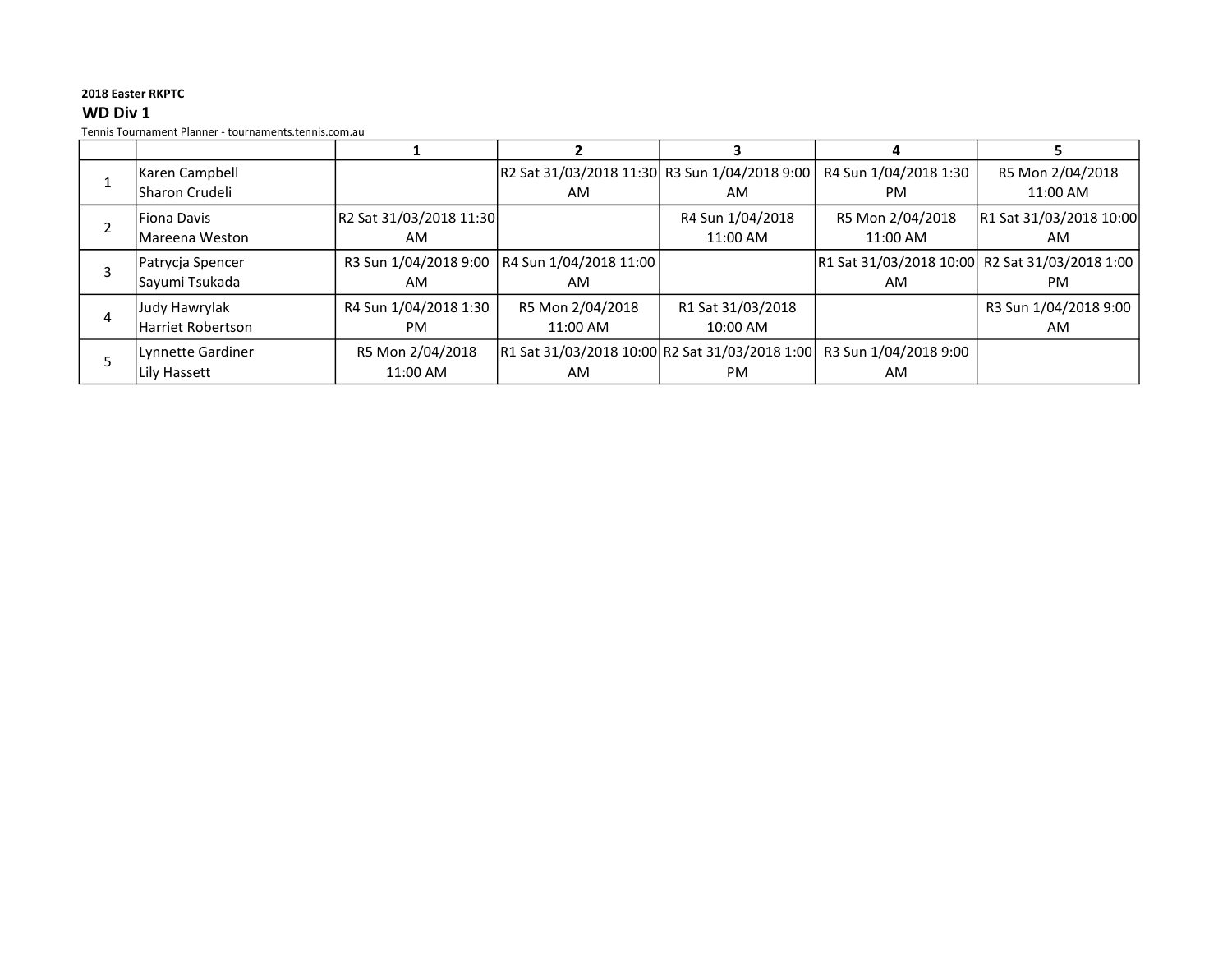### 2018 Easter RKPTC WD Div 2-Qualification

Tennis Tournament Planner - tournaments.tennis.com.au

#### WD Div 2 - Group A

|   | lBeth Keech          |                       |                   |                       | R2 Mon 2/04/2018 9:00 R3 Sun 1/04/2018 1:30   R1 Sun 1/04/2018 9:00 |
|---|----------------------|-----------------------|-------------------|-----------------------|---------------------------------------------------------------------|
|   | Mechele Tufnell      |                       | AM                | <b>PM</b>             | AM                                                                  |
|   | <b>Rosemary Dunn</b> | R2 Mon 2/04/2018 9:00 |                   | R1 Sat 31/03/2018     | R3 Sun 1/04/2018                                                    |
|   | Nita Kirwan-Ward     | AM                    |                   | 10:00 AM              | 12:00 PM                                                            |
|   | <b>IElena Holt</b>   | R3 Sun 1/04/2018 1:30 | R1 Sat 31/03/2018 |                       | R2 Mon 2/04/2018 9:00                                               |
|   | Debra Waters         | <b>PM</b>             | 10:00 AM          |                       | AM.                                                                 |
|   | Rosie Harris         | R1 Sun 1/04/2018 9:00 | R3 Sun 1/04/2018  | R2 Mon 2/04/2018 9:00 |                                                                     |
| 4 | Gaye Hawthorn        | AM                    | 12:00 PM          | AM                    |                                                                     |

### WD Div 2 - Group B

| lPamela Mcmahon      |                                   |                                              | R2 Sun 1/04/2018 3:00   R3 Sun 1/04/2018 9:00   R4 Mon 2/04/2018 9:00   R5 Sat 31/03/2018 1:00 |                   |                       |
|----------------------|-----------------------------------|----------------------------------------------|------------------------------------------------------------------------------------------------|-------------------|-----------------------|
| lKarina Waters       |                                   | PM                                           | AM                                                                                             | AM                | <b>PM</b>             |
| Ling Lichtensteiger  | R <sub>2</sub> Sun 1/04/2018 3:00 |                                              | R4 Mon 2/04/2018 9:00 R5 Sat 31/03/2018 2:00                                                   |                   | R1 Sat 31/03/2018     |
| Susan Tay            | PM.                               |                                              | AM                                                                                             | PМ                | 10:00 AM              |
| lDiana Edmunds       |                                   | R3 Sun 1/04/2018 9:00 R4 Mon 2/04/2018 9:00  |                                                                                                | R1 Sat 31/03/2018 | R2 Sun 1/04/2018 4:30 |
| <b>Emily Forrest</b> | AM                                | AM                                           |                                                                                                | 12:30 PM          | <b>PM</b>             |
| Gaylene Crear        |                                   | R4 Mon 2/04/2018 9:00 R5 Sat 31/03/2018 2:00 | R1 Sat 31/03/2018                                                                              |                   | R3 Sun 1/04/2018 1:30 |
| Helen Spivey         | AM                                | <b>PM</b>                                    | 12:30 PM                                                                                       |                   | <b>PM</b>             |
| Janette Gray         | R5 Sat 31/03/2018 1:00            | R1 Sat 31/03/2018                            | R2 Sun 1/04/2018 4:30   R3 Sun 1/04/2018 1:30                                                  |                   |                       |
| Carolyn Orr          | PM                                | 10:00 AM                                     | PM                                                                                             | <b>PM</b>         |                       |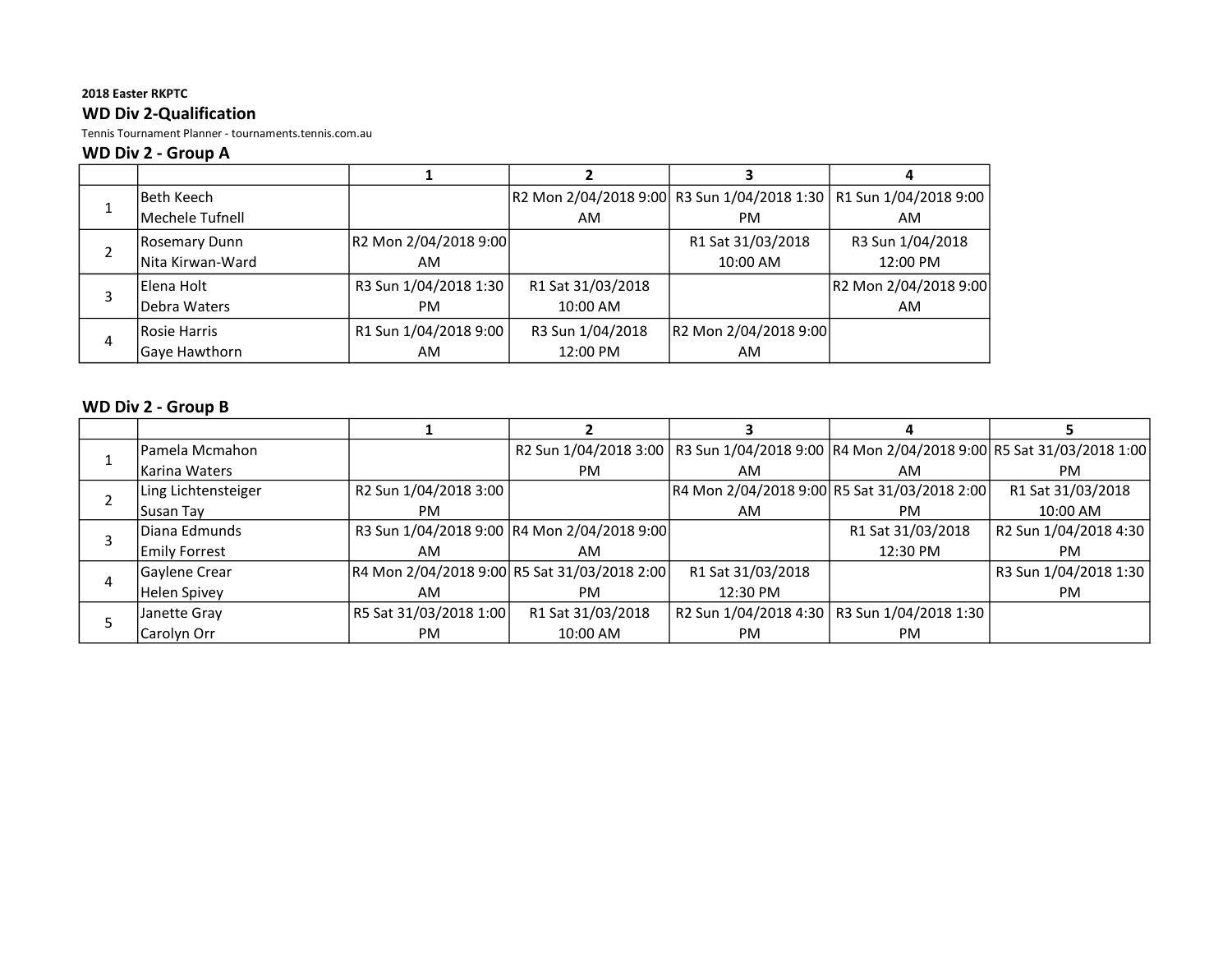## WD Div 2

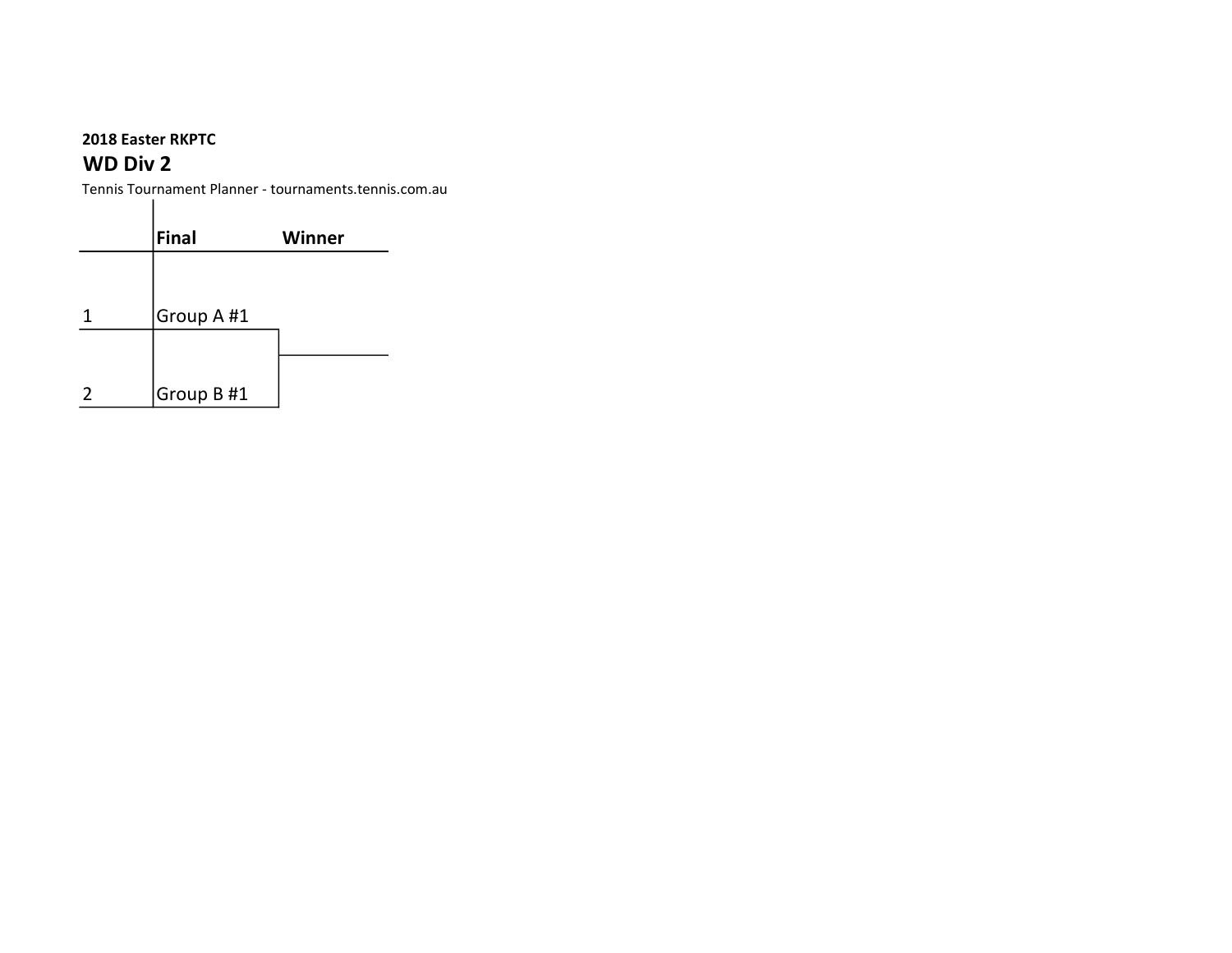### 2018 Easter RKPTC WD Div 3-Qualification

Tennis Tournament Planner - tournaments.tennis.com.au

### WD Div 3 - Group A

|   |                                     |                                          |                               |                               | 4                             |
|---|-------------------------------------|------------------------------------------|-------------------------------|-------------------------------|-------------------------------|
|   | Penny Askin<br>Julia Sawicki        |                                          | R2 Sun 1/04/2018 9:00<br>AM.  | R3 Sun 1/04/2018<br>12:30 PM  | R1 Sat 31/03/2018<br>11:30 AM |
|   | Paula Dewhurst<br>lEmma Hammond     | R <sub>2</sub> Sun 1/04/2018 9:00<br>AM. |                               | R1 Sat 31/03/2018<br>10:00 AM | R3 Sun 1/04/2018 4:30<br>PM.  |
|   | Sabarati Hartley<br>Serene Staunton | R3 Sun 1/04/2018<br>12:30 PM             | R1 Sat 31/03/2018<br>10:00 AM |                               | R2 Sun 1/04/2018<br>10:30 AM  |
| 4 | Kathleen Fordham<br>Sonja Weinlich  | R1 Sat 31/03/2018<br>11:30 AM            | R3 Sun 1/04/2018 4:30<br>PM.  | R2 Sun 1/04/2018<br>10:30 AM  |                               |

# WD Div 3 - Group B

|   |                                         |                               |                               |                                          | 4                             |
|---|-----------------------------------------|-------------------------------|-------------------------------|------------------------------------------|-------------------------------|
|   | Am Alsagoff<br>Nutchy Siam              |                               | R2 Sun 1/04/2018<br>10:00 AM  | R3 Sun 1/04/2018 4:30<br><b>PM</b>       | R1 Sat 31/03/2018<br>10:00 AM |
|   | Sienna Stephens<br>Tamara Stephens      | R2 Sun 1/04/2018<br>10:00 AM  |                               | R1 Sat 31/03/2018<br>11:30 AM            | R3 Sun 1/04/2018<br>11:30 AM  |
| 3 | <b>Trish Ross</b><br>Rosemary Tomkinson | R3 Sun 1/04/2018 4:30<br>PM.  | R1 Sat 31/03/2018<br>11:30 AM |                                          | R2 Sun 1/04/2018<br>10:00 AM  |
| 4 | Carolyn Choong<br>Yasuko Nagai          | R1 Sat 31/03/2018<br>10:00 AM | R3 Sun 1/04/2018<br>11:30 AM  | R <sub>2</sub> Sun 1/04/2018<br>10:00 AM |                               |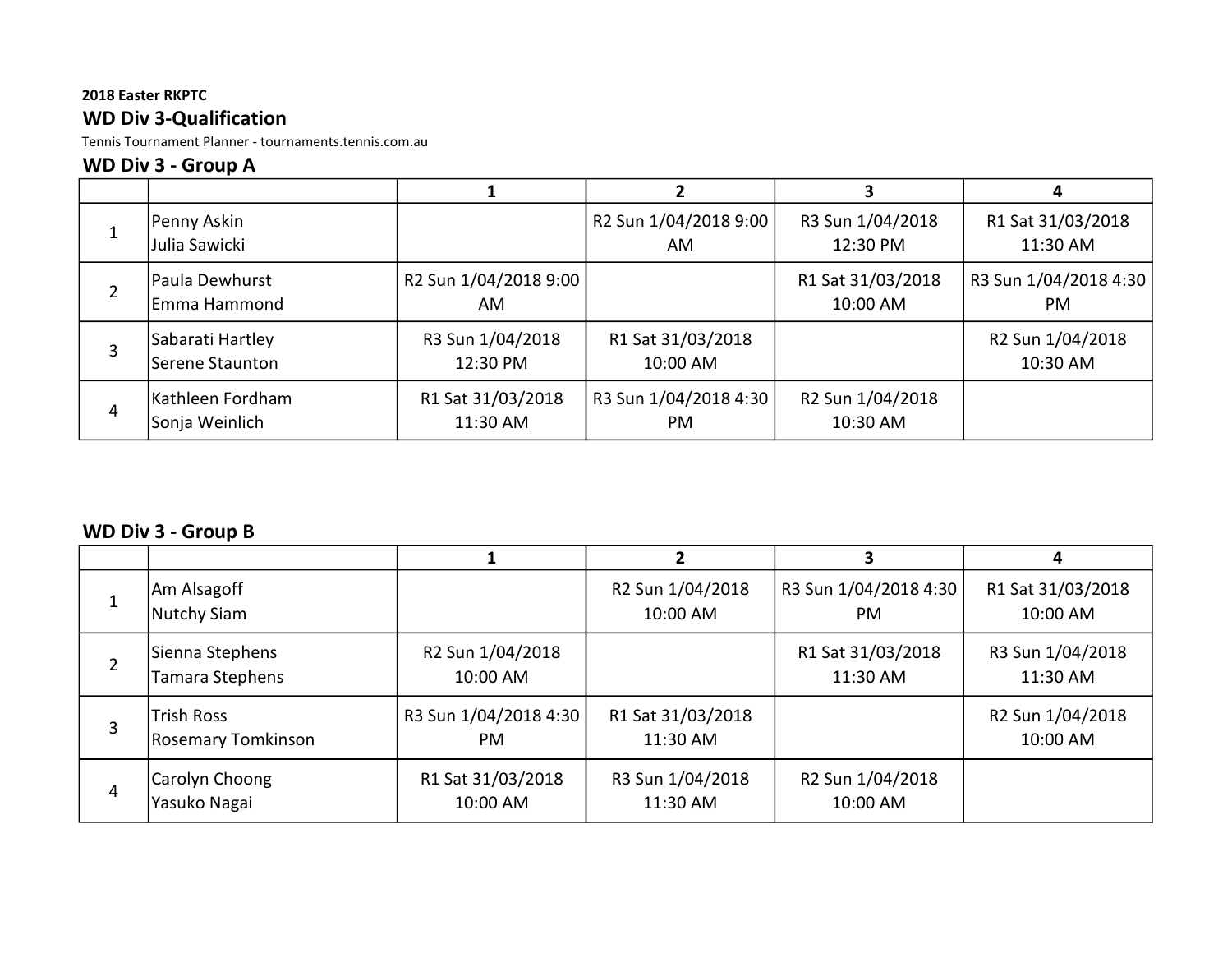## WD Div 3

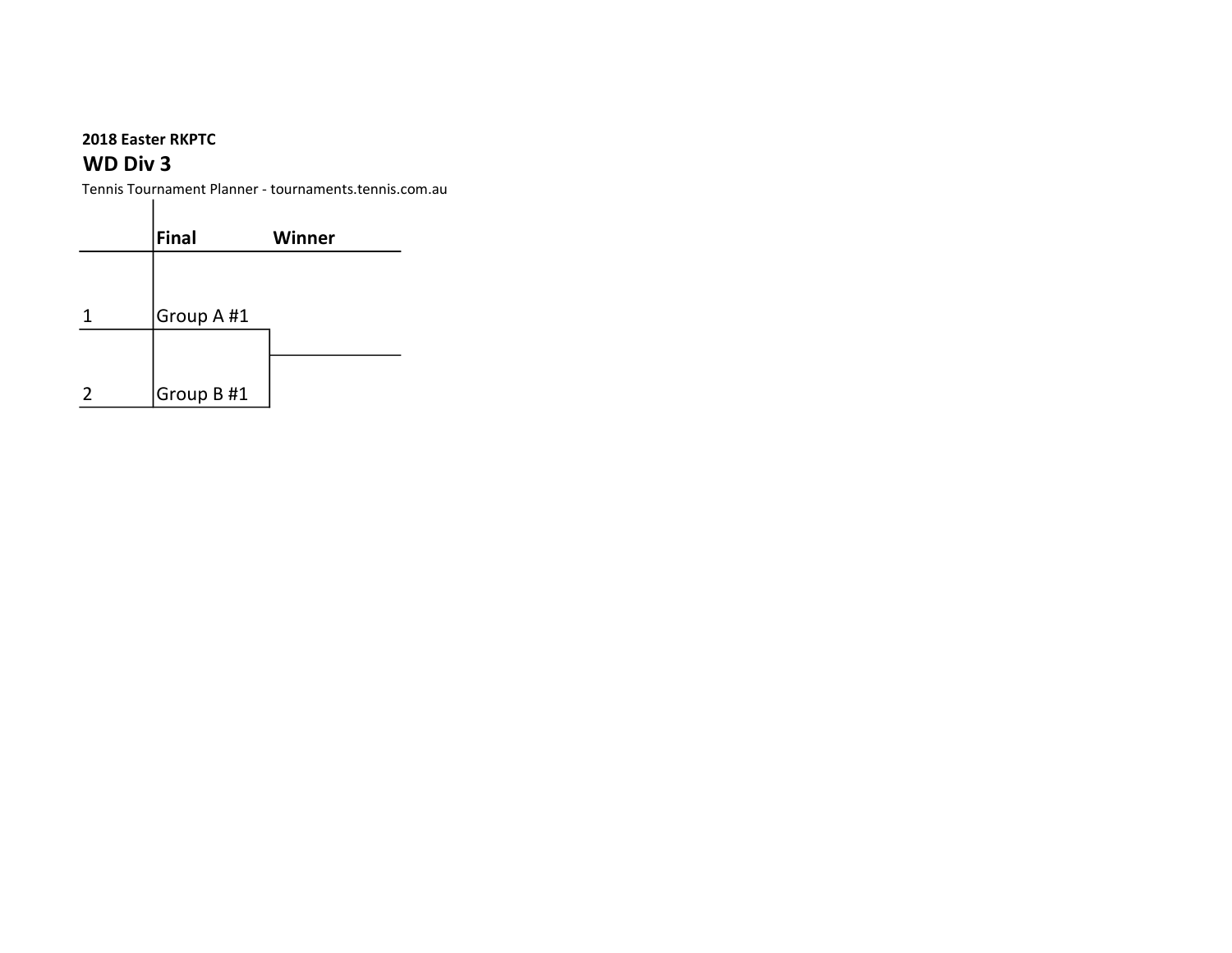### XD Div 1-Qualification

Tennis Tournament Planner - tournaments.tennis.com.au

### XD Div 1 - Group A

|    | Gareth Chvel     |                       | R2 Sun 1/04/2018 3:00                                                 | R3 Mon 2/04/2018 | R1 Sat 31/03/2018 2:30                       |
|----|------------------|-----------------------|-----------------------------------------------------------------------|------------------|----------------------------------------------|
| Ŧ. | Sayumi Tsukada   |                       | PM.                                                                   | 9:00 AM          | PM.                                          |
|    | Andrew Sanders   | R2 Sun 1/04/2018 3:00 |                                                                       |                  | R1 Sat 31/03/2018 1:30 R3 Mon 2/04/2018 9:00 |
|    | Karen Campbell   | PM.                   |                                                                       | <b>PM</b>        | AM                                           |
|    | Bernard Carney   | R3 Mon 2/04/2018      | R1 Sat 31/03/2018 1:30                                                |                  | R2 Sun 1/04/2018 4:00                        |
|    | Fiona Davis      | 9:00 AM               | <b>PM</b>                                                             |                  | PM                                           |
|    | Sean O'Reilly    |                       | R1 Sat 31/03/2018 2:30  R3 Mon 2/04/2018 9:00   R2 Sun 1/04/2018 4:00 |                  |                                              |
| 4  | Melissa O'Reilly | PM.                   | AM                                                                    | <b>PM</b>        |                                              |

# XD Div 1 - Group B

|   | Philipp Lamprecht<br>Patrycja Spencer |                                     | R2 Sat 31/03/2018 2:30<br>PM. | R3 Mon 2/04/2018<br>$9:00$ AM       | R1 Sun 1/04/2018 2:30<br>PM.             |
|---|---------------------------------------|-------------------------------------|-------------------------------|-------------------------------------|------------------------------------------|
|   | Saad Qamar<br>Beth Keech              | R2 Sat 31/03/2018 2:30<br><b>PM</b> |                               | R1 Sat 31/03/2018 4:00<br><b>PM</b> | R3 Mon 2/04/2018<br>11:30 AM             |
| 3 | Stuart Ovenden<br>Carmel Oud          | R3 Mon 2/04/2018<br>9:00 AM         | R1 Sat 31/03/2018 4:00<br>PM. |                                     | R <sub>2</sub> Sun 1/04/2018 10:00<br>AM |
| 4 | lMichael Harrold<br>Sarah Knapp       | R1 Sun 1/04/2018 2:30<br><b>PM</b>  | R3 Mon 2/04/2018<br>11:30 AM  | R2 Sun 1/04/2018<br>10:00 AM        |                                          |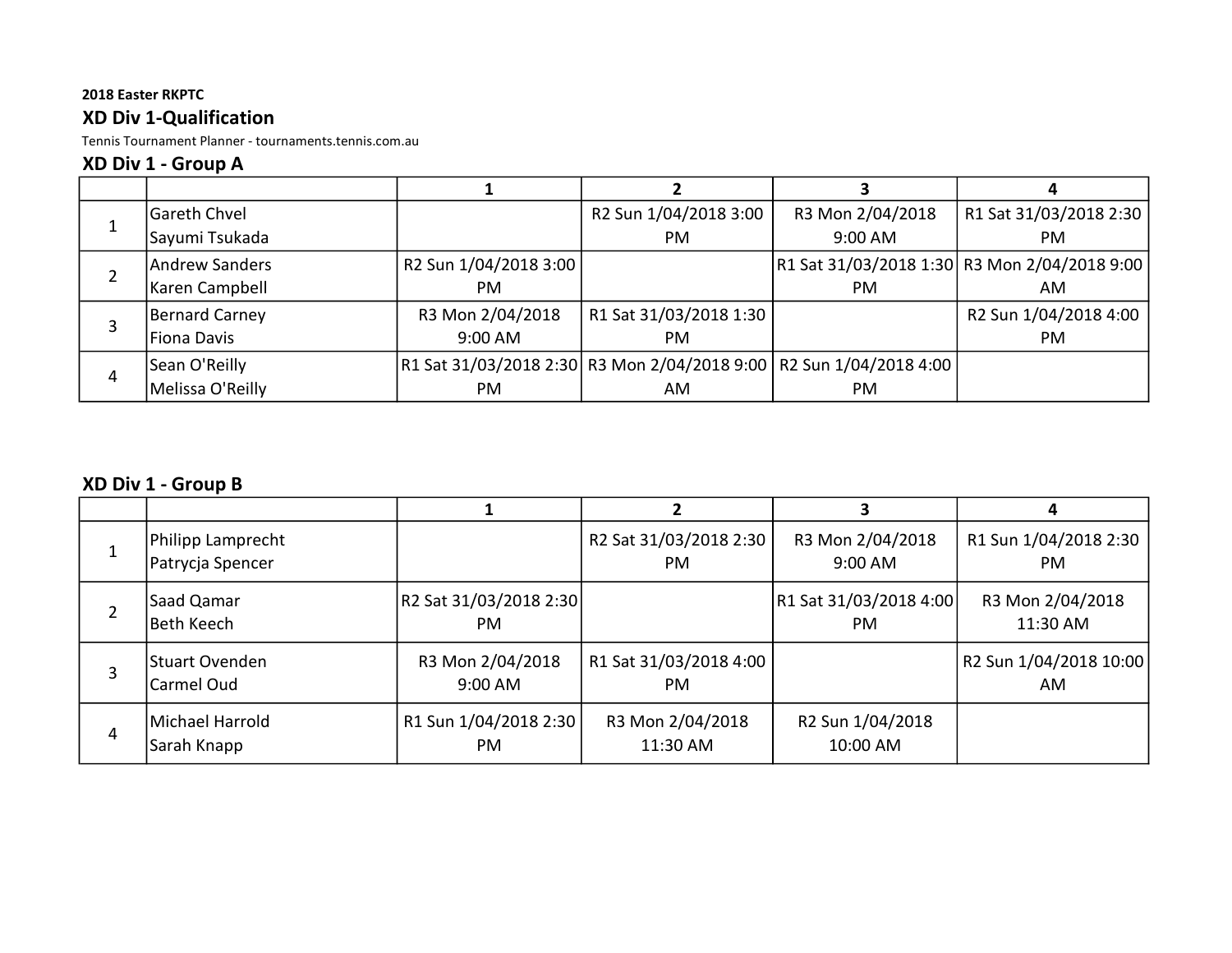# XD Div 1

|   | Final      | Winner |
|---|------------|--------|
|   |            |        |
|   | Group A #1 |        |
|   |            |        |
| 2 | Group B#1  |        |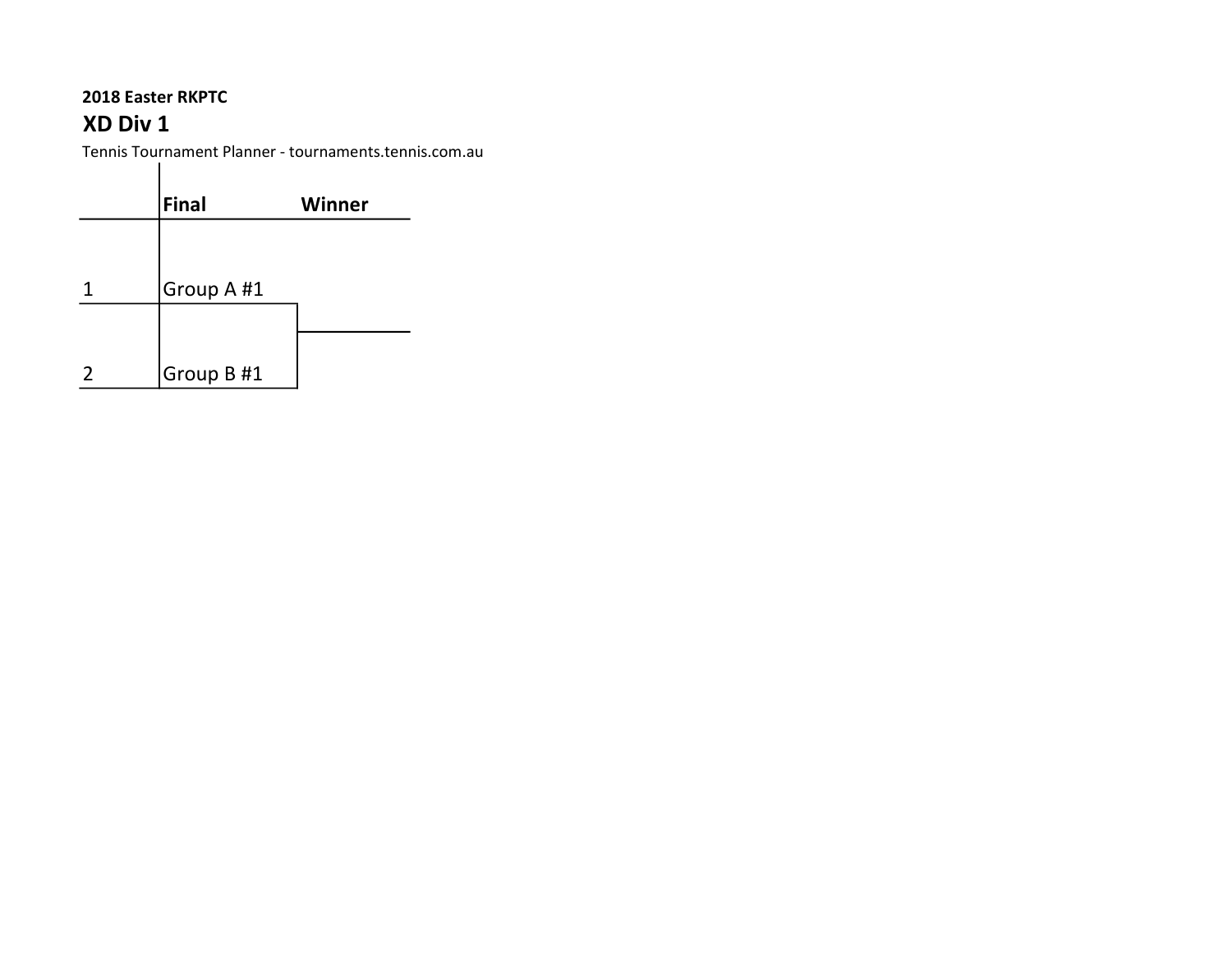#### 2018 Easter RKPTC XD Div 2-Qualification

Tennis Tournament Planner - tournaments.tennis.com.au

#### XD Div 2 - Group A

|                     |                        |                                                |                        | 4                     |                                                 |
|---------------------|------------------------|------------------------------------------------|------------------------|-----------------------|-------------------------------------------------|
| lJamie Chew         |                        | R2 Sat 31/03/2018 3:30                         | R3 Mon 2/04/2018       | R4 Sun 1/04/2018 4:30 | R5 Mon 2/04/2018                                |
| Caroline Clugston   |                        | PM.                                            | 10:30 AM               | PM.                   | 11:30 AM                                        |
| lFranck Teissier    | R2 Sat 31/03/2018 3:30 |                                                | R4 Sun 1/04/2018 4:30  | R5 Mon 2/04/2018      | R1 Sat 31/03/2018 11:30                         |
| Susan Tay           | PM.                    |                                                | PM.                    | 11:30 AM              | AM                                              |
| Gordon Young        | R3 Mon 2/04/2018       | R4 Sun 1/04/2018 4:30                          |                        |                       | R1 Sat 31/03/2018 3:30   R2 Sat 31/03/2018 4:30 |
| Vanessa Walker      | 10:30 AM               | PM.                                            |                        | PM.                   | PM.                                             |
| Daniel Arshad       | R4 Sun 1/04/2018 4:30  | R5 Mon 2/04/2018                               | R1 Sat 31/03/2018 3:30 |                       | R3 Mon 2/04/2018                                |
| Ling Lichtensteiger | PM.                    | 11:30 AM                                       | PM.                    |                       | 10:30 AM                                        |
| lSimon Mcdonald     | R5 Mon 2/04/2018       | R1 Sat 31/03/2018 11:30 R2 Sat 31/03/2018 4:30 |                        | R3 Mon 2/04/2018      |                                                 |
| Barbara Oldfield    | 11:30 AM               | AM                                             | PM.                    | 10:30 AM              |                                                 |

### XD Div 2 - Group B

|   | Tim Wilkinson                    |                               | R2 Sun 1/04/2018 12:00              | R3 Mon 2/04/2018                    | R1 Sat 31/03/2018 11:30       |
|---|----------------------------------|-------------------------------|-------------------------------------|-------------------------------------|-------------------------------|
|   | Debra Waters                     |                               | <b>PM</b>                           | 10:30 AM                            | AM                            |
|   | Stephen Lockwood<br>Janette Gray | R2 Sun 1/04/2018 12:00<br>PM. |                                     | R1 Sat 31/03/2018 4:00<br><b>PM</b> | R3 Mon 2/04/2018<br>10:30 AM  |
|   | James Watson<br>Sherry Wong      | R3 Mon 2/04/2018<br>10:30 AM  | R1 Sat 31/03/2018 4:00<br><b>PM</b> |                                     | R2 Sat 31/03/2018 1:00<br>PM. |
| 4 | lMark Corbett<br>Rae Yorg        | R1 Sat 31/03/2018 11:30<br>AM | R3 Mon 2/04/2018<br>10:30 AM        | R2 Sat 31/03/2018 1:00<br><b>PM</b> |                               |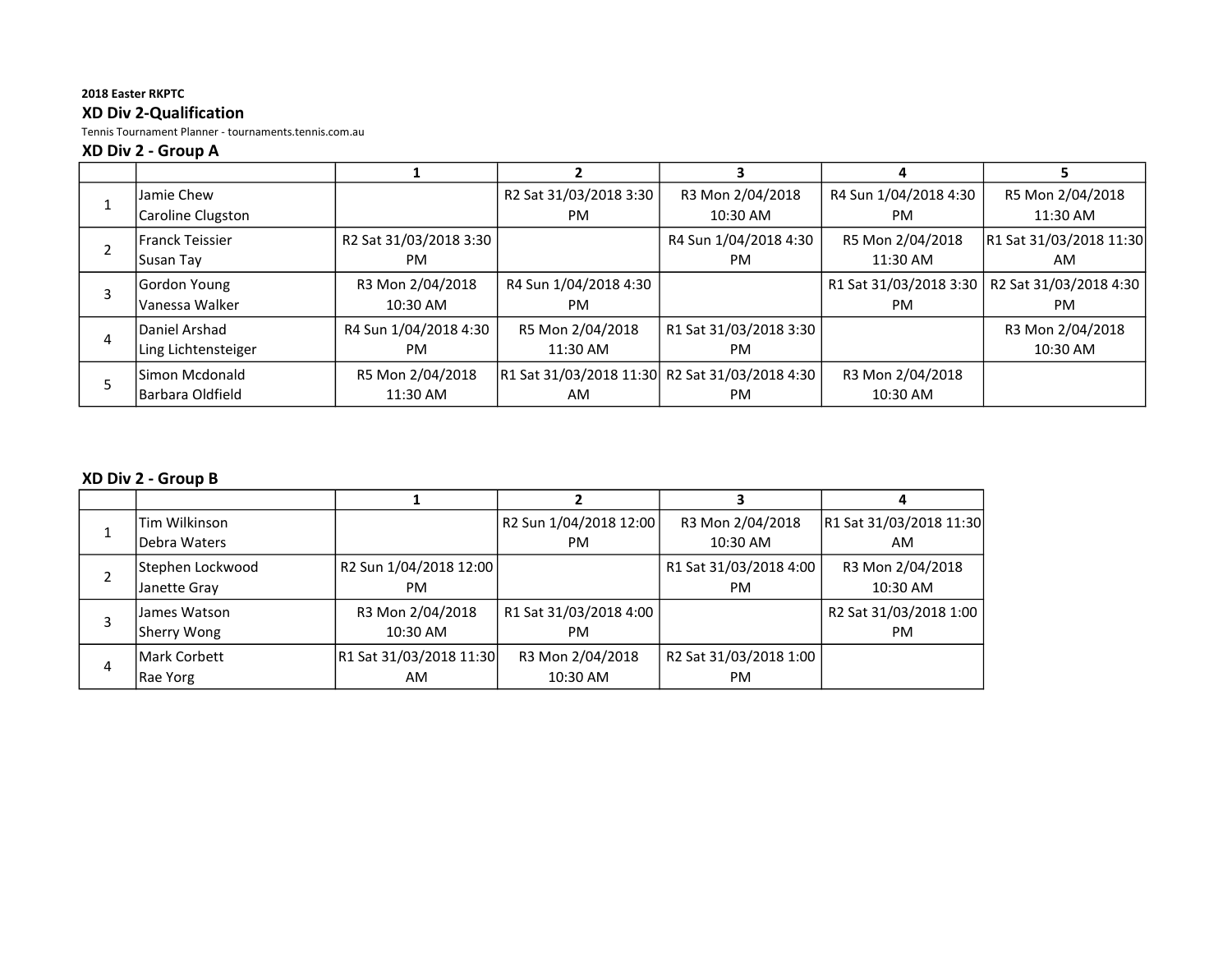$\perp$ 

## XD Div 2

|               | Final      | <b>Winner</b> |
|---------------|------------|---------------|
|               |            |               |
|               | Group A #1 |               |
|               |            |               |
| $\mathcal{P}$ | Group B#1  |               |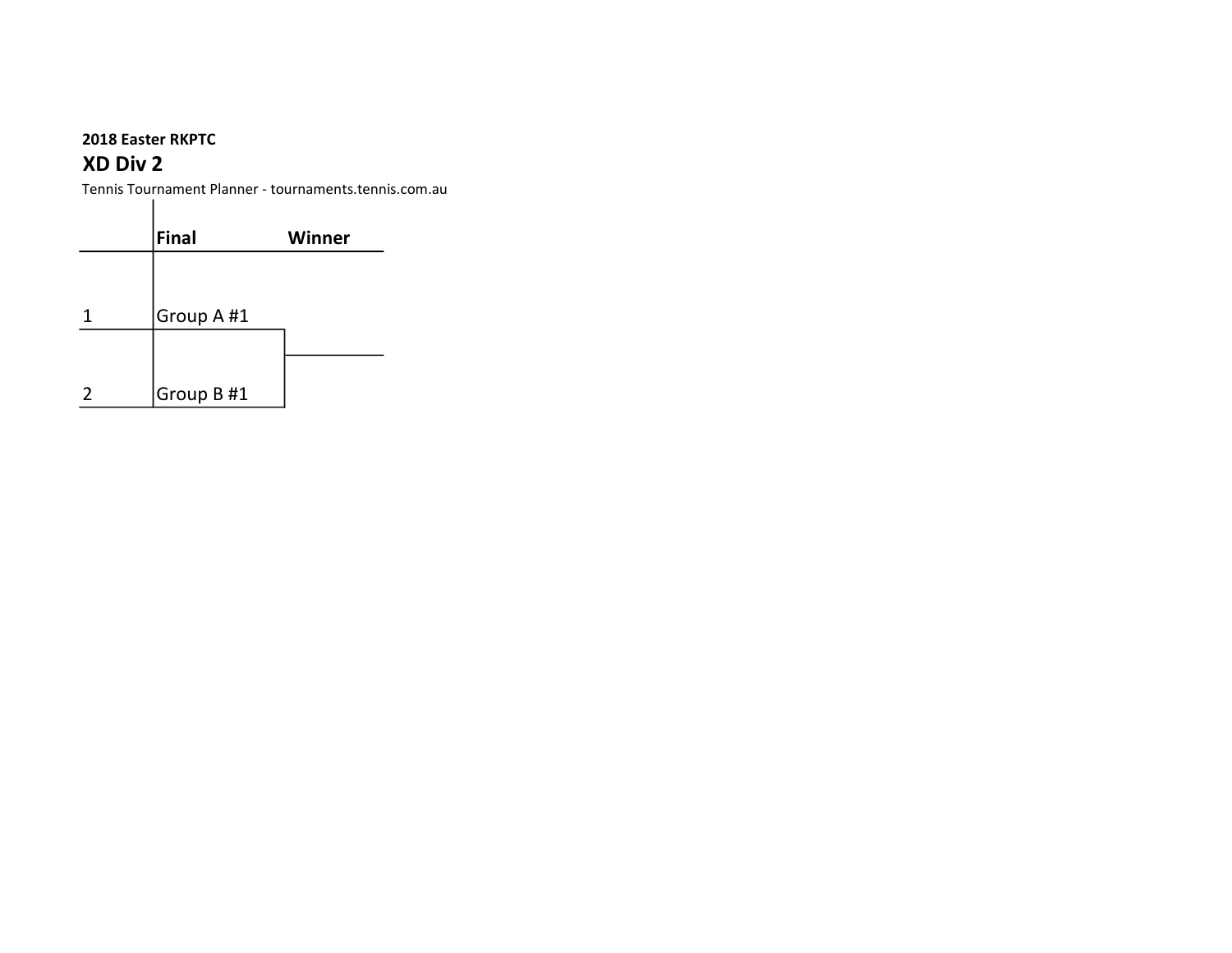#### 2018 Easter RKPTC XD Div 3-Qualification

Tennis Tournament Planner - tournaments.tennis.com.au

#### XD Div 3 - Group A

|   | Bradley Crear       |                                                 | R2 Sun 1/04/2018 10:30 | R3 Sat 31/03/2018 | R1 Mon 2/04/2018      |
|---|---------------------|-------------------------------------------------|------------------------|-------------------|-----------------------|
|   | Gaylene Crear       |                                                 | AM                     | 4:30 PM           | 10:30 AM              |
|   | Richard Yorg        | R2 Sun 1/04/2018 10:30                          |                        | R1 Sat 31/03/2018 | R3 Sat 31/03/2018     |
|   | Rosie Harris        | AM.                                             |                        | $1:00$ PM         | 12:00 PM              |
|   | Louis Stuart Rocchi | R3 Sat 31/03/2018 4:30   R1 Sat 31/03/2018 1:00 |                        |                   | R2 Sun 1/04/2018 9:00 |
|   | Jane Stallard       | PM.                                             | <b>PM</b>              |                   | AM                    |
| 4 | <b>Frank Tanner</b> | R1 Mon 2/04/2018                                | R3 Sat 31/03/2018      | R2 Sun 1/04/2018  |                       |
|   | Janet Stead         | 10:30 AM                                        | 12:00 PM               | $9:00$ AM         |                       |

### XD Div 3 - Group B

|   | Phillip Smith         |                        | R2 Sun 1/04/2018 9:00 | R3 Sat 31/03/2018   | R4 Sun 1/04/2018 2:00  | R5 Mon 2/04/2018       |
|---|-----------------------|------------------------|-----------------------|---------------------|------------------------|------------------------|
|   | Tricia Heggie         |                        | AM                    | $2:00 \, \text{PM}$ | <b>PM</b>              | $10:30$ AM             |
|   | Joseph Wong           | R2 Sun 1/04/2018 9:00  |                       | R4 Sun 1/04/2018    | R5 Mon 2/04/2018       | R1 Mon 2/04/2018 9:00  |
|   | Eve Broadley          | AM                     |                       | $1:30$ PM           | 12:00 PM               | AM                     |
|   | lAlan Clements        | R3 Sat 31/03/2018 2:00 | R4 Sun 1/04/2018 1:30 |                     | R1 Sat 31/03/2018 3:30 | R2 Sun 1/04/2018 9:00  |
|   | Sonja Weinlich        | <b>PM</b>              | PM.                   |                     | PM.                    | AM.                    |
|   | Klaus Peter Langer    | R4 Sun 1/04/2018 2:00  | R5 Mon 2/04/2018      | R1 Sat 31/03/2018   |                        | R3 Sun 1/04/2018 12:00 |
| 4 | Joy Calder            | <b>PM</b>              | 12:00 PM              | $3:30$ PM           |                        | PM.                    |
|   | <b>Garry Mcdonald</b> | R5 Mon 2/04/2018       | R1 Mon 2/04/2018 9:00 | R2 Sun 1/04/2018    | R3 Sun 1/04/2018 12:00 |                        |
|   | <b>Wendy Doyle</b>    | 10:30 AM               | AM                    | $9:00$ AM           | <b>PM</b>              |                        |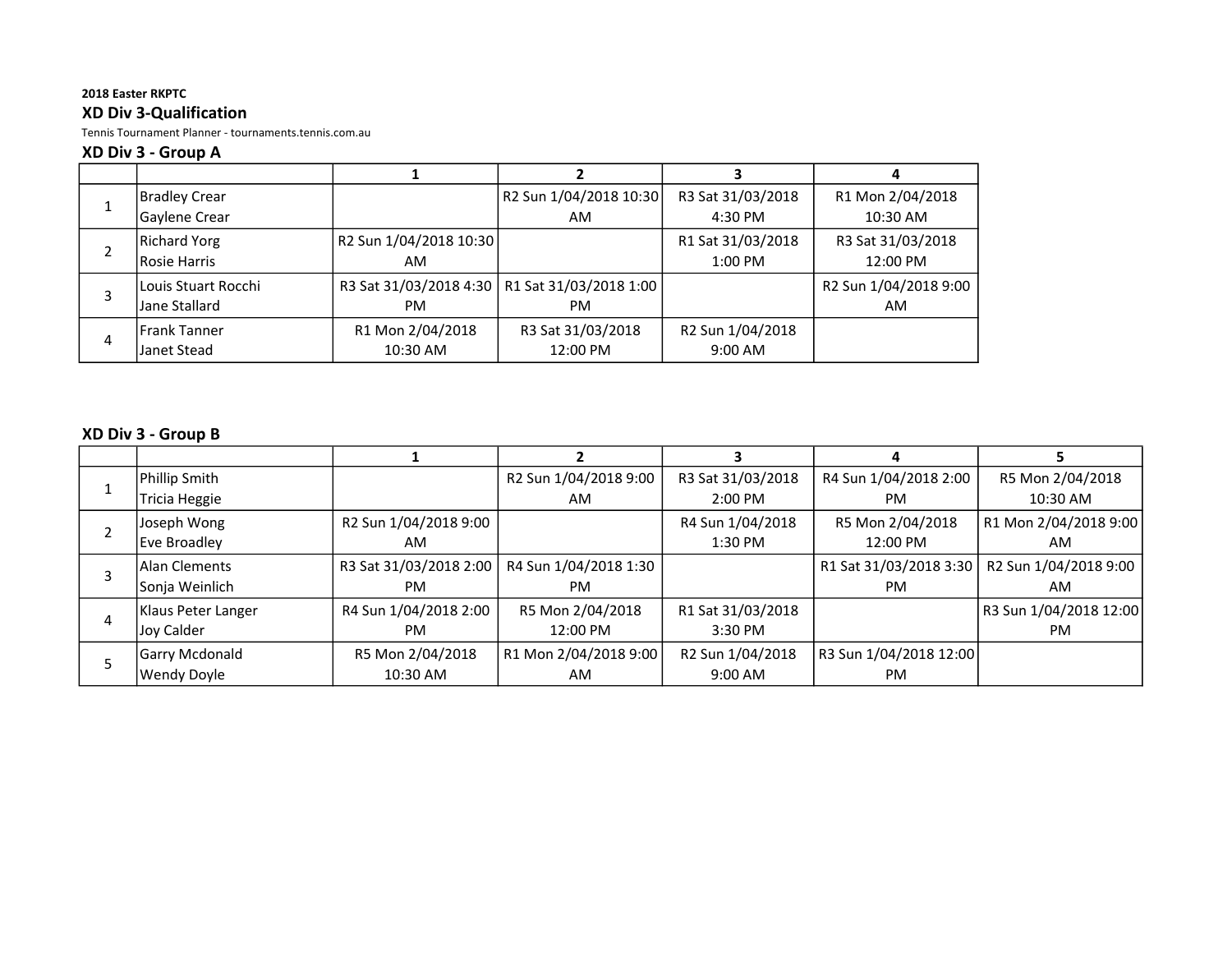## XD Div 3

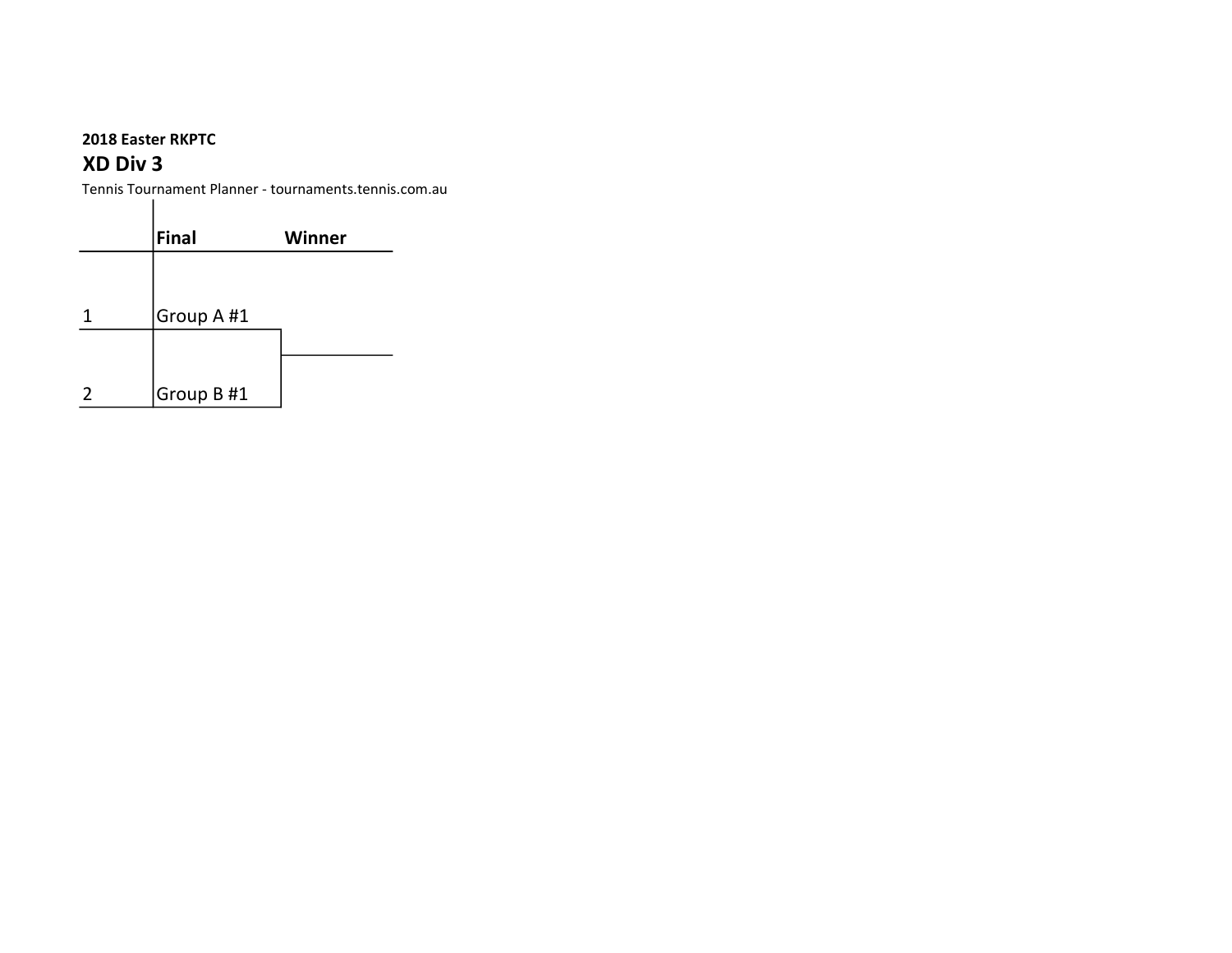#### 2018 Easter RKPTC XD Div 4-Qualification

Tennis Tournament Planner - tournaments.tennis.com.au

#### XD Div 4 - Group A

| Terry Frankland<br><b>Sacha Develle</b>  |                                     | R2 Sat 31/03/2018<br>4:30 PM   | R3 Mon 2/04/2018<br>10:30 AM                                                        | R4 Sun 1/04/2018 9:00<br>AM            | R5 Sun 1/04/2018<br>12:30 PM  |
|------------------------------------------|-------------------------------------|--------------------------------|-------------------------------------------------------------------------------------|----------------------------------------|-------------------------------|
| <b>Paul Courtis</b><br>Susan Jane Tyler  | R2 Sat 31/03/2018 4:30<br><b>PM</b> |                                | R4 Sat 31/03/2018 1:30   R5 Sun 1/04/2018 1:30<br><b>PM</b>                         | <b>PM</b>                              | R1 Sat 31/03/2018<br>12:00 PM |
| Eric Larson<br>Elena Holt                | R3 Mon 2/04/2018<br>10:30 AM        | R4 Sat 31/03/2018<br>$1:30$ PM |                                                                                     | R1 Sat 31/03/2018<br>$4:00 \text{ PM}$ | R2 Sun 1/04/2018<br>11:00 AM  |
| lGerhard Saueracker<br>lKathleen Fordham | AM                                  | PM.                            | R4 Sun 1/04/2018 9:00   R5 Sun 1/04/2018 1:30   R1 Sat 31/03/2018 4:00<br><b>PM</b> |                                        | R3 Mon 2/04/2018<br>9:00 AM   |
| Richard Pearce<br>lEmma Hammond          | R5 Sun 1/04/2018 12:30<br><b>PM</b> | R1 Sat 31/03/2018<br>12:00 PM  | R2 Sun 1/04/2018 11:00<br>AM                                                        | R3 Mon 2/04/2018<br>9:00 AM            |                               |

#### XD Div 4 - Group B

| Tama Wharepouri  |                       |                   | R2 Sun 1/04/2018 3:30 R3 Mon 2/04/2018 9:00 | R1 Sat 31/03/2018     |
|------------------|-----------------------|-------------------|---------------------------------------------|-----------------------|
| Carla Wharepouri |                       | <b>PM</b>         | AM                                          | 12:30 PM              |
| Ric O'Donnell    | R2 Sun 1/04/2018 3:30 |                   | R1 Sat 31/03/2018                           | R3 Mon 2/04/2018      |
| Vicky Parr       | PM.                   |                   | 12:30 PM                                    | $9:00$ AM             |
| Allan Blakeney   | R3 Mon 2/04/2018 9:00 | R1 Sat 31/03/2018 |                                             | R2 Sun 1/04/2018 4:30 |
| Carolyn Choong   | AM                    | 12:30 PM          |                                             | PM.                   |
| Robert Stephan   | R1 Sat 31/03/2018     | R3 Mon 2/04/2018  | R2 Sun 1/04/2018 4:30                       |                       |
| Sienna Stephan   | 12:30 PM              | $9:00 \text{ AM}$ | PM.                                         |                       |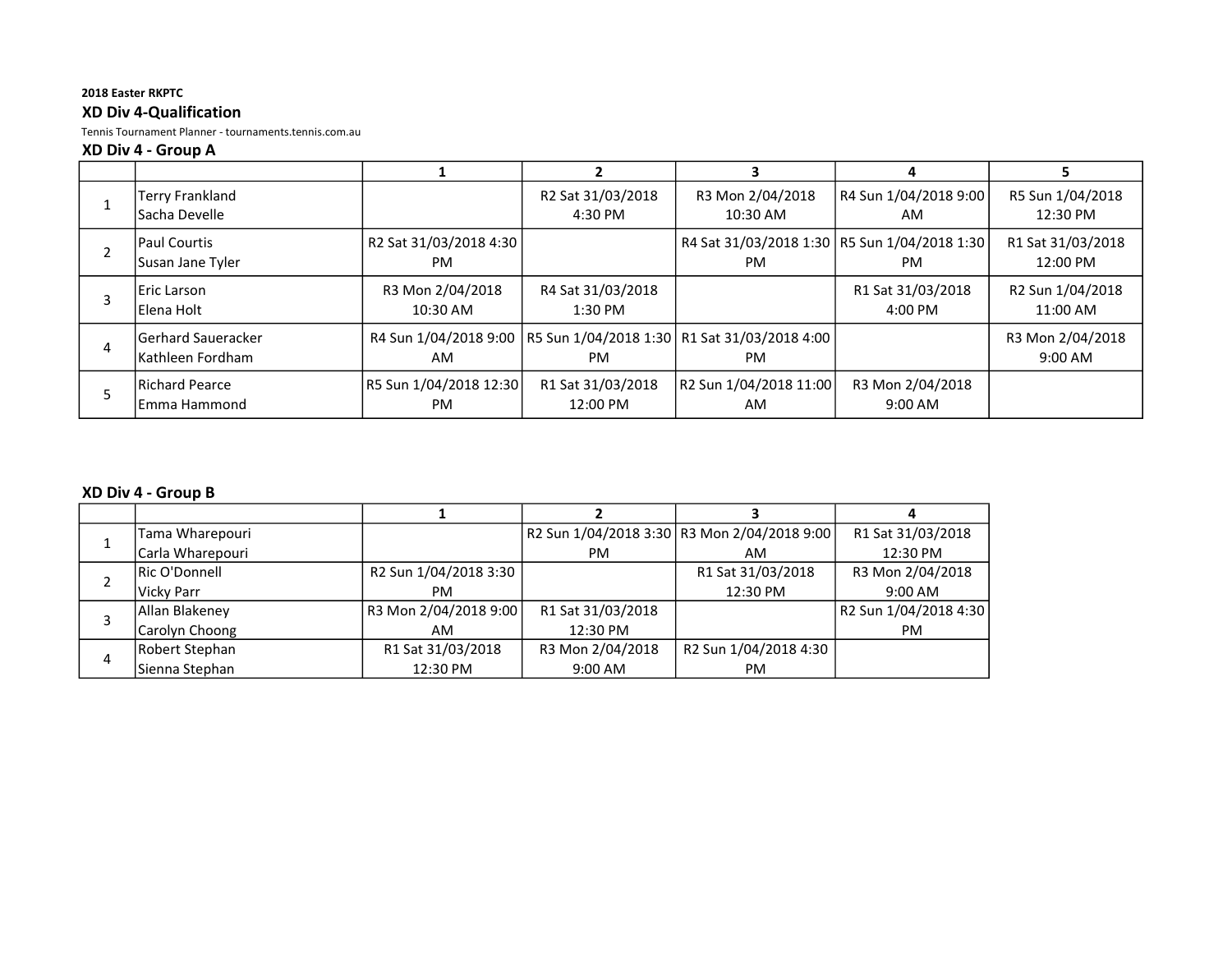### XD Div 4

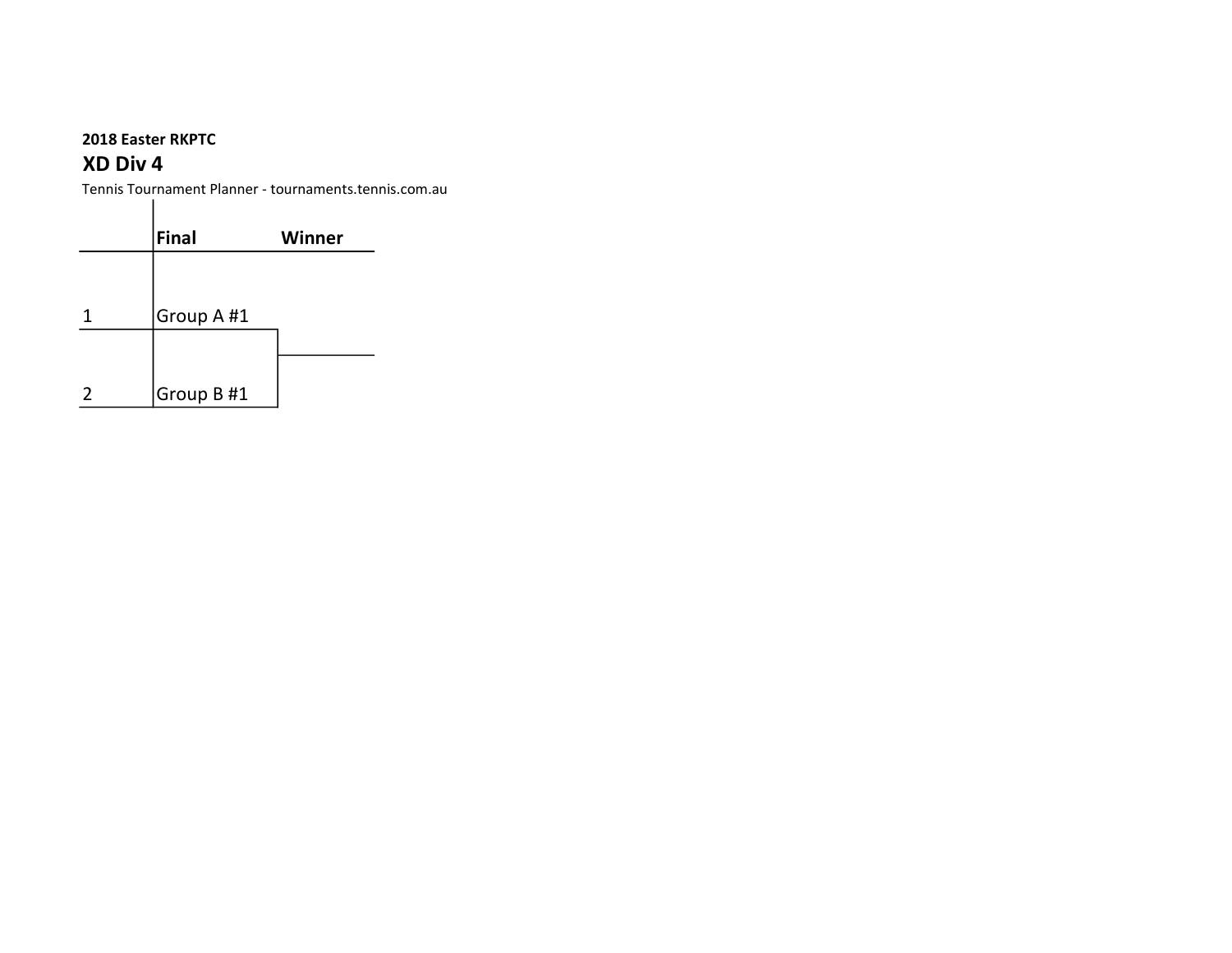## 2018 Easter RKPTC MS 50 Div 1-Qualification

Tennis Tournament Planner - tournaments.tennis.com.au

# MS 50 Div 1 - Group A

|   | <b>Aldis Purins</b>   |                        | R2 Sat 31/03/2018                              |                        | R3 Sun 1/04/2018 2:30   R1 Sat 31/03/2018 9:00 |
|---|-----------------------|------------------------|------------------------------------------------|------------------------|------------------------------------------------|
|   |                       |                        | 11:00 AM                                       | <b>PM</b>              | <b>AM</b>                                      |
|   | James                 | R2 Sat 31/03/2018      |                                                | R1 Sat 31/03/2018 9:00 | R3 Sun 1/04/2018                               |
|   | Cameron               | 11:00 AM               |                                                | AM                     | 10:00 AM                                       |
| 3 | Anthony Lynn          |                        | R3 Sun 1/04/2018 2:30   R1 Sat 31/03/2018 9:00 |                        | R2 Sat 31/03/2018                              |
|   |                       | PM.                    | AM.                                            |                        | 11:00 AM                                       |
| 4 | <b>IErik Petersen</b> | R1 Sat 31/03/2018 9:00 | R3 Sun 1/04/2018                               | R2 Sat 31/03/2018      |                                                |
|   |                       | AM                     | 10:00 AM                                       | 11:00 AM               |                                                |

# MS 50 Div 1 - Group B

|   | Gordon Young        |                                          | R2 Sat 31/03/2018 1:30<br><b>PM</b> | R3 Sun 1/04/2018<br>10:00 AM                                                     | R1 Sat 31/03/2018 9:00 <br>AM       |
|---|---------------------|------------------------------------------|-------------------------------------|----------------------------------------------------------------------------------|-------------------------------------|
| 2 | Anthony<br>Quahe    | R <sub>2</sub> Sat 31/03/2018 1:30<br>PM |                                     | R1 Sat 31/03/2018<br>12:00 PM                                                    | R3 Sun 1/04/2018 1:30<br><b>PM</b>  |
| 3 | <b>Russel Baker</b> | R3 Sun 1/04/2018<br>10:00 AM             | R1 Sat 31/03/2018<br>12:00 PM       |                                                                                  | R2 Sat 31/03/2018 1:30<br><b>PM</b> |
| 4 | Tim Wilkinson       | AM                                       | <b>PM</b>                           | R1 Sat 31/03/2018 9:00 R3 Sun 1/04/2018 1:30 R2 Sat 31/03/2018 1:30<br><b>PM</b> |                                     |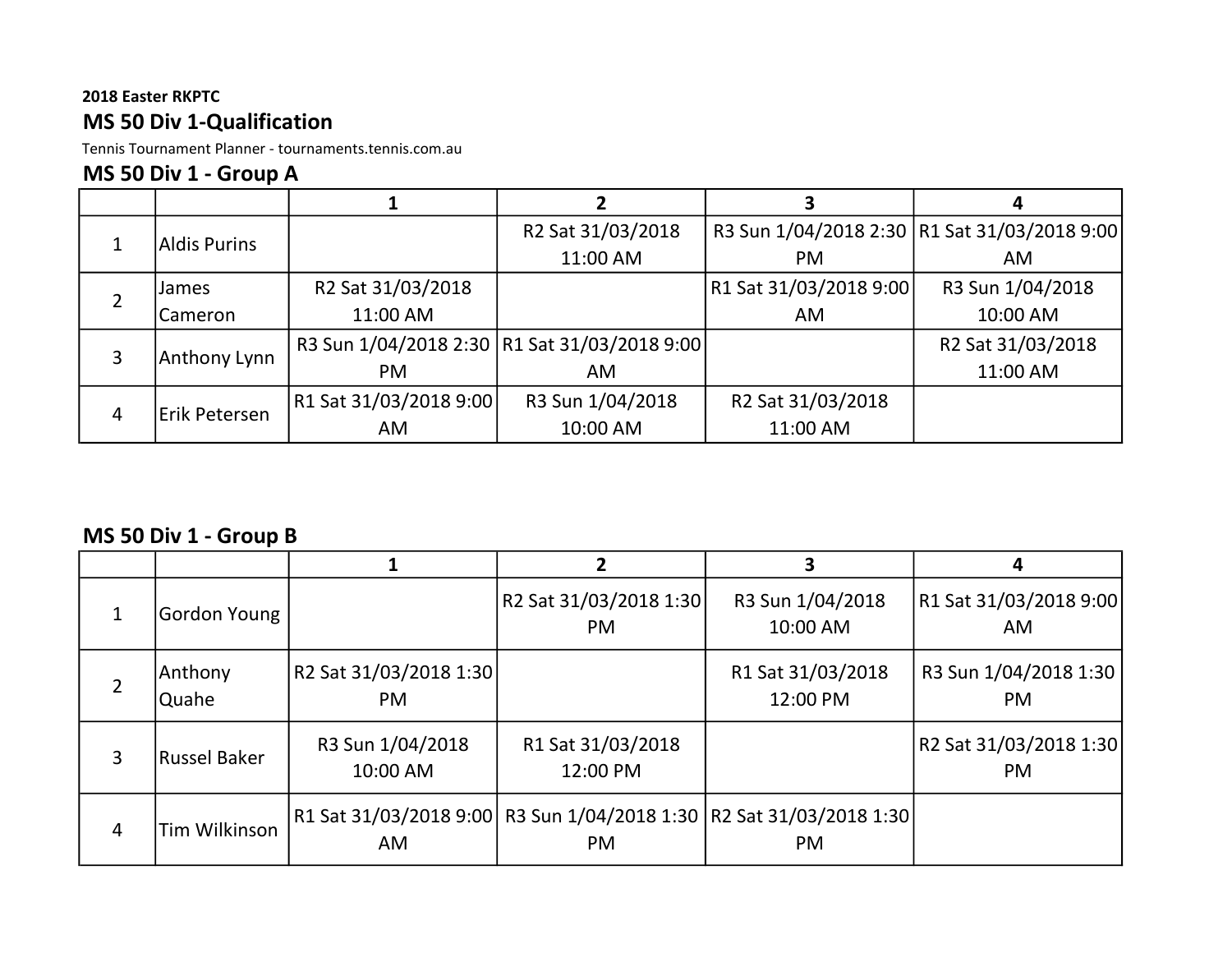## MS 50 Div 1

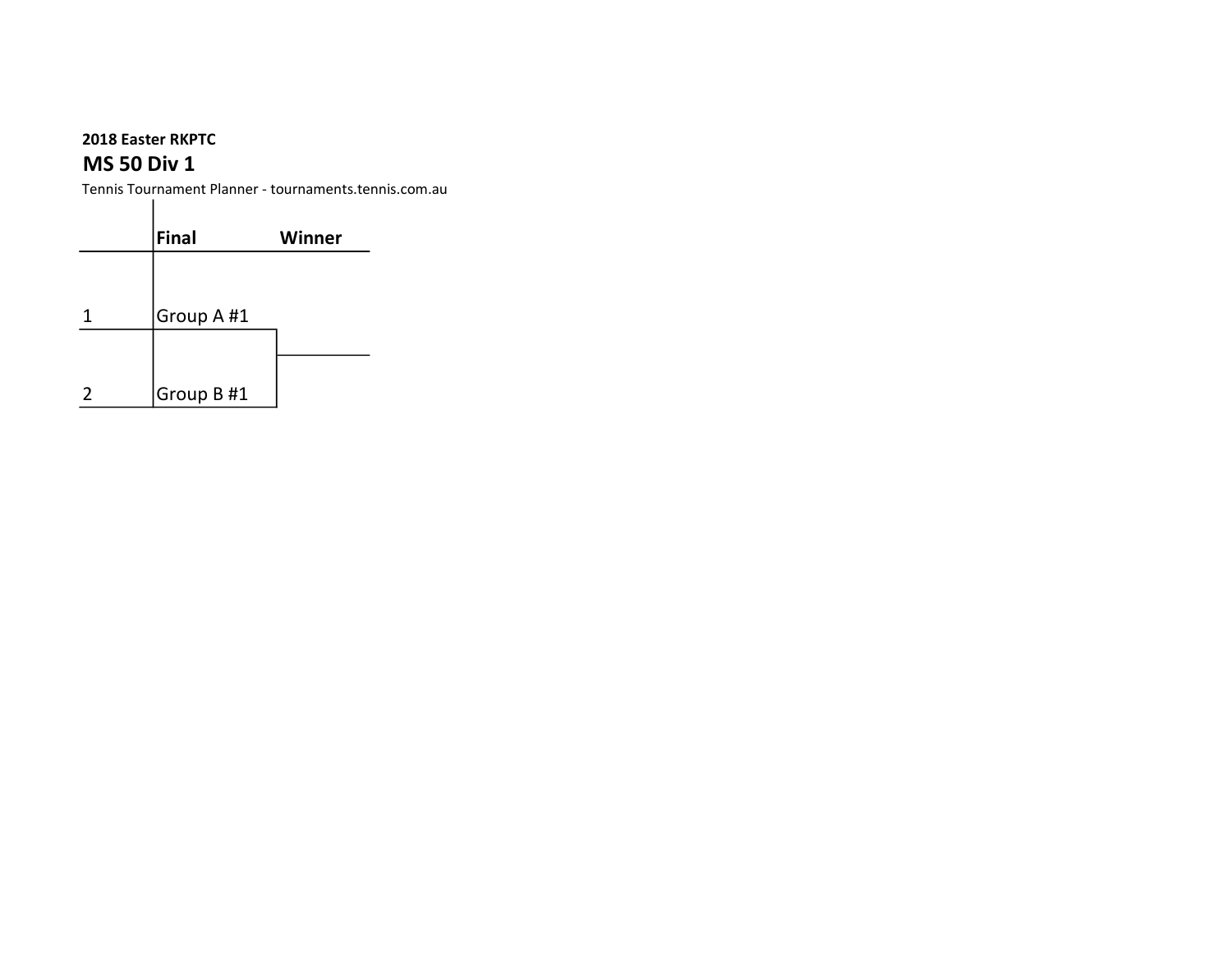## 2018 Easter RKPTC MS 50 Div 2-Qualification

Tennis Tournament Planner - tournaments.tennis.com.au

### MS 50 Div 2 - Group A

|                 | Rama Gunturi           |                   | R2 Sat 31/03/2018      | R3 Sun 1/04/2018       | R1 Sat 31/03/2018 9:00 |
|-----------------|------------------------|-------------------|------------------------|------------------------|------------------------|
|                 |                        |                   | 11:00 AM               | 10:00 AM               | AM                     |
| 2               |                        | R2 Sat 31/03/2018 |                        | R1 Sat 31/03/2018 9:00 | R3 Sun 1/04/2018       |
|                 | Jeremy Kessell         | 11:00 AM          |                        | <b>AM</b>              | 10:00 AM               |
|                 | <b>Ric O'Donnell</b>   | R3 Sun 1/04/2018  | R1 Sat 31/03/2018 9:00 |                        | R2 Sat 31/03/2018      |
| 3               |                        | 10:00 AM          | AM.                    |                        | 11:00 AM               |
| Paul Blyth<br>4 | R1 Sat 31/03/2018 9:00 | R3 Sun 1/04/2018  | R2 Sat 31/03/2018      |                        |                        |
|                 |                        | AM.               | 10:00 AM               | 11:00 AM               |                        |

### MS 50 Div 2 - Group B

|                |                        |                                           |                                                                                  |                               | 4                                   |
|----------------|------------------------|-------------------------------------------|----------------------------------------------------------------------------------|-------------------------------|-------------------------------------|
|                | <b>Terry Frankland</b> |                                           | R2 Sat 31/03/2018 1:30<br><b>PM</b>                                              | R3 Sun 1/04/2018<br>10:30 AM  | R1 Sat 31/03/2018 9:00<br>AM        |
| $\overline{2}$ | <b>Adrian Manescu</b>  | R <sub>2</sub> Sat 31/03/2018 1:30<br>PM. |                                                                                  | R1 Sat 31/03/2018<br>12:00 PM | R3 Sun 1/04/2018 1:30<br><b>PM</b>  |
| 3              | Mohammad<br>Ahmad      | R3 Sun 1/04/2018<br>10:30 AM              | R1 Sat 31/03/2018<br>12:00 PM                                                    |                               | R2 Sat 31/03/2018 1:30<br><b>PM</b> |
| 4              | <b>Garry Mcdonald</b>  | AM.                                       | R1 Sat 31/03/2018 9:00 R3 Sun 1/04/2018 1:30 R2 Sat 31/03/2018 1:30<br><b>PM</b> | <b>PM</b>                     |                                     |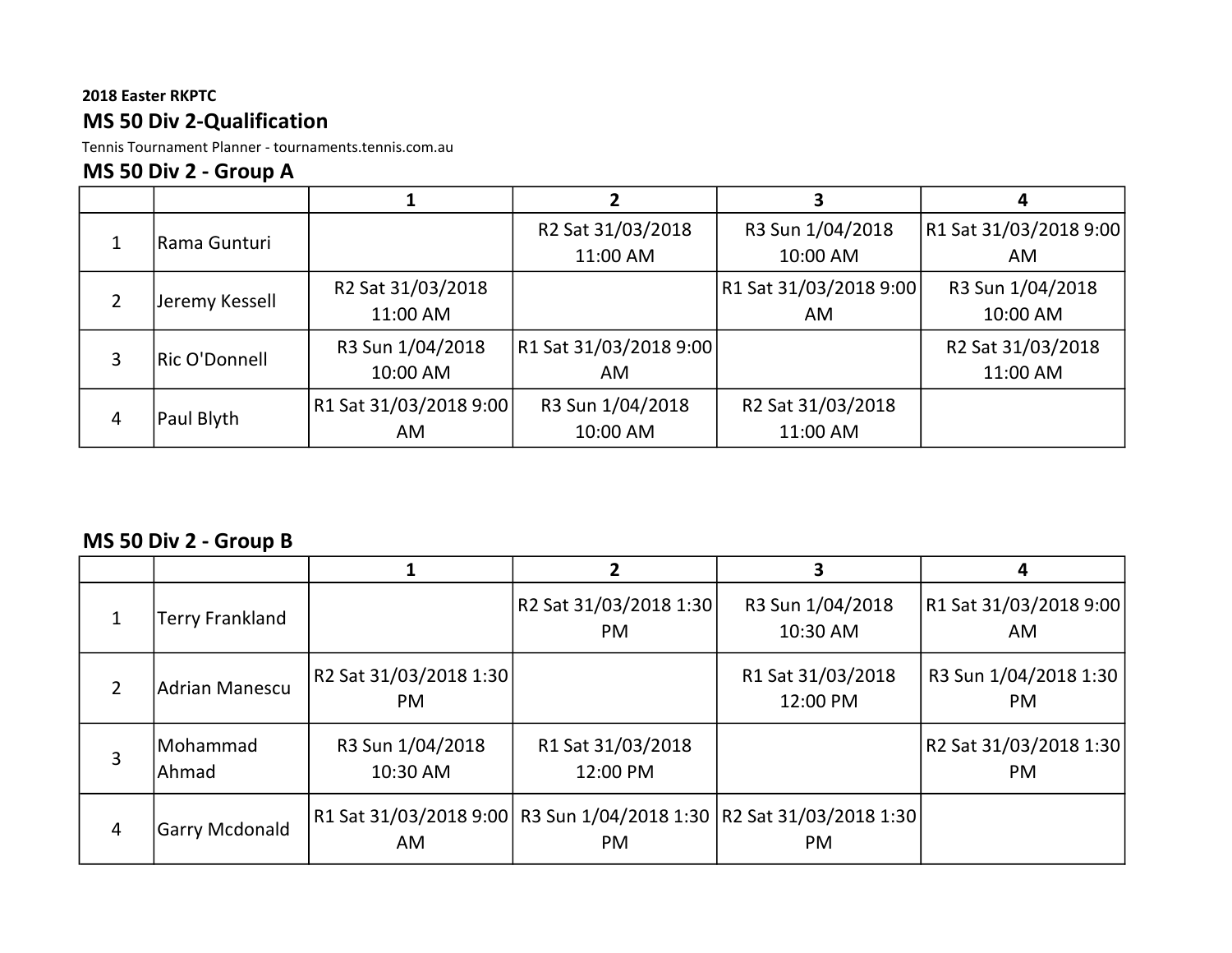$\mathbf{I}$ 

### MS 50 Div 2

| Final      | <b>Winner</b> |
|------------|---------------|
|            |               |
| Group A #1 |               |
|            |               |
| Group B #1 |               |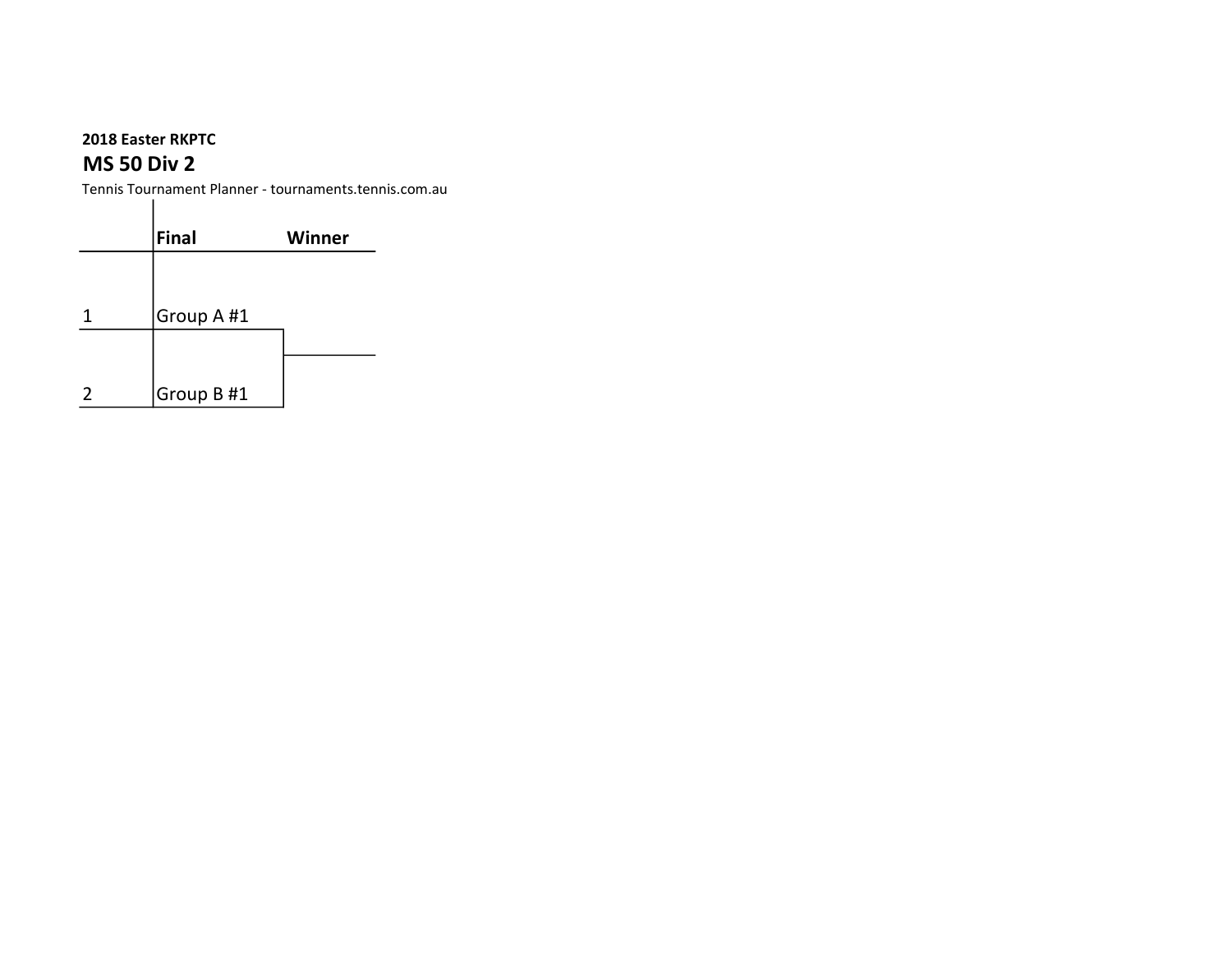#### WD 50-Qualification

Tennis Tournament Planner - tournaments.tennis.com.au

#### WD 50 - Group A

|   | <b>Sharon Crudeli</b><br>Helen Spivey |                              | R2 Sat 31/03/2018 3:30<br><b>PM</b>                  | R3 Sun 1/04/2018<br>12:00 PM  | R4 Sun 1/04/2018 3:00<br><b>PM</b> | R5 Mon 2/04/2018<br>12:30 PM                         |
|---|---------------------------------------|------------------------------|------------------------------------------------------|-------------------------------|------------------------------------|------------------------------------------------------|
|   | Judy Hawrylak<br>Harriet Robertson    | R2 Sat 31/03/2018 3:30<br>PM |                                                      | R4 Mon 2/04/2018 9:00<br>AM   | R5 Mon 2/04/2018<br>12:30 PM       | R1 Sat 31/03/2018 11:30<br>AM                        |
|   | Leanne Davv<br>Lynnette Gardiner      | PM                           | R3 Sun 1/04/2018 12:00 R4 Mon 2/04/2018 9:00<br>AM   |                               | AM                                 | R1 Sat 31/03/2018 11:30 R2 Sat 31/03/2018 2:30<br>PM |
| 4 | <b>Wendy Doyle</b><br>Sarah Knapp     | R4 Sun 1/04/2018 3:00<br>PM  | R5 Mon 2/04/2018<br>12:30 PM                         | R1 Sat 31/03/2018<br>11:30 AM |                                    | R3 Sun 1/04/2018 1:30<br>PM                          |
|   | Joanne Landy<br>Carmel Oud            | R5 Mon 2/04/2018<br>12:30 PM | R1 Sat 31/03/2018 11:30 R2 Sat 31/03/2018 2:30<br>AM | <b>PM</b>                     | R3 Sun 1/04/2018 1:30<br>PM        |                                                      |

#### WD 50 - Group B

| Gaylene Crear<br><b>Rosemary Dunn</b> |                                     | R2 Sat 31/03/2018 3:30   R3 Sun 1/04/2018 3:00<br><b>PM</b> | <b>PM</b>                          | R4 Sun 1/04/2018 4:30<br><b>PM</b>                                             | R5 Mon 2/04/2018<br>12:00 PM                         |
|---------------------------------------|-------------------------------------|-------------------------------------------------------------|------------------------------------|--------------------------------------------------------------------------------|------------------------------------------------------|
| Donna Thomas<br>Karina Waters         | R2 Sat 31/03/2018 3:30<br><b>PM</b> |                                                             | R4 Sun 1/04/2018 1:30<br><b>PM</b> | R5 Mon 2/04/2018<br>11:00 AM                                                   | R1 Sat 31/03/2018 10:00<br>AM                        |
| Rosie Harris<br>Rae Yorg              | R3 Sun 1/04/2018 3:00<br><b>PM</b>  | R4 Sun 1/04/2018 1:30<br><b>PM</b>                          |                                    | AM                                                                             | R1 Sat 31/03/2018 10:00 R2 Sat 31/03/2018 2:30<br>PM |
| Robyn Mellidis<br>Julie Vlahos        | R4 Sun 1/04/2018 4:30<br><b>PM</b>  | R5 Mon 2/04/2018<br>11:00 AM                                | R1 Sat 31/03/2018<br>$10:00$ AM    |                                                                                | R3 Sun 1/04/2018 11:00<br>AM                         |
| Pamela Mcmahon<br>Julia Sawicki       | R5 Mon 2/04/2018<br>12:00 PM        | AM                                                          | <b>PM</b>                          | R1 Sat 31/03/2018 10:00  R2 Sat 31/03/2018 2:30  R3 Sun 1/04/2018 11:00 <br>AM |                                                      |

#### WD 50 - Group C

|   | l Sara Birkbeck   |                        | R2 Sat 31/03/2018 1:00                         | R3 Sun 1/04/2018  | R4 Sun 1/04/2018 12:30 | R5 Mon 2/04/2018                               |
|---|-------------------|------------------------|------------------------------------------------|-------------------|------------------------|------------------------------------------------|
|   | Kaye Maskiell     |                        | PM                                             | 11:00 AM          | PM                     | 12:00 PM                                       |
|   | Suzanne Bradsher  | R2 Sat 31/03/2018 1:00 |                                                | R4 Sun 1/04/2018  |                        | R5 Mon 2/04/2018 1:30 R1 Sat 31/03/2018 11:30  |
|   | Eve Broadlev      | <b>PM</b>              |                                                | 12:30 PM          | PM                     | AM                                             |
| 3 | Caty Chappell     |                        | R3 Sun 1/04/2018 11:00 R4 Sun 1/04/2018 12:30  |                   |                        | R1 Sat 31/03/2018 10:00 R2 Sat 31/03/2018 2:30 |
|   | Janet Stead       | AM                     | PM                                             |                   | AM                     | PM                                             |
| 4 | lKathleen Fordham |                        | R4 Sun 1/04/2018 12:30 R5 Mon 2/04/2018 1:30   | R1 Sat 31/03/2018 |                        | R3 Sun 1/04/2018 3:00                          |
|   | <b>Trish Ross</b> | <b>PM</b>              | PM                                             | 10:00 AM          |                        | PM                                             |
|   | Janette Gray      | R5 Mon 2/04/2018       | R1 Sat 31/03/2018 11:30 R2 Sat 31/03/2018 2:30 |                   | R3 Sun 1/04/2018 3:00  |                                                |
|   | Carolyn Orr       | 12:00 PM               | AM                                             | PM                | PM                     |                                                |